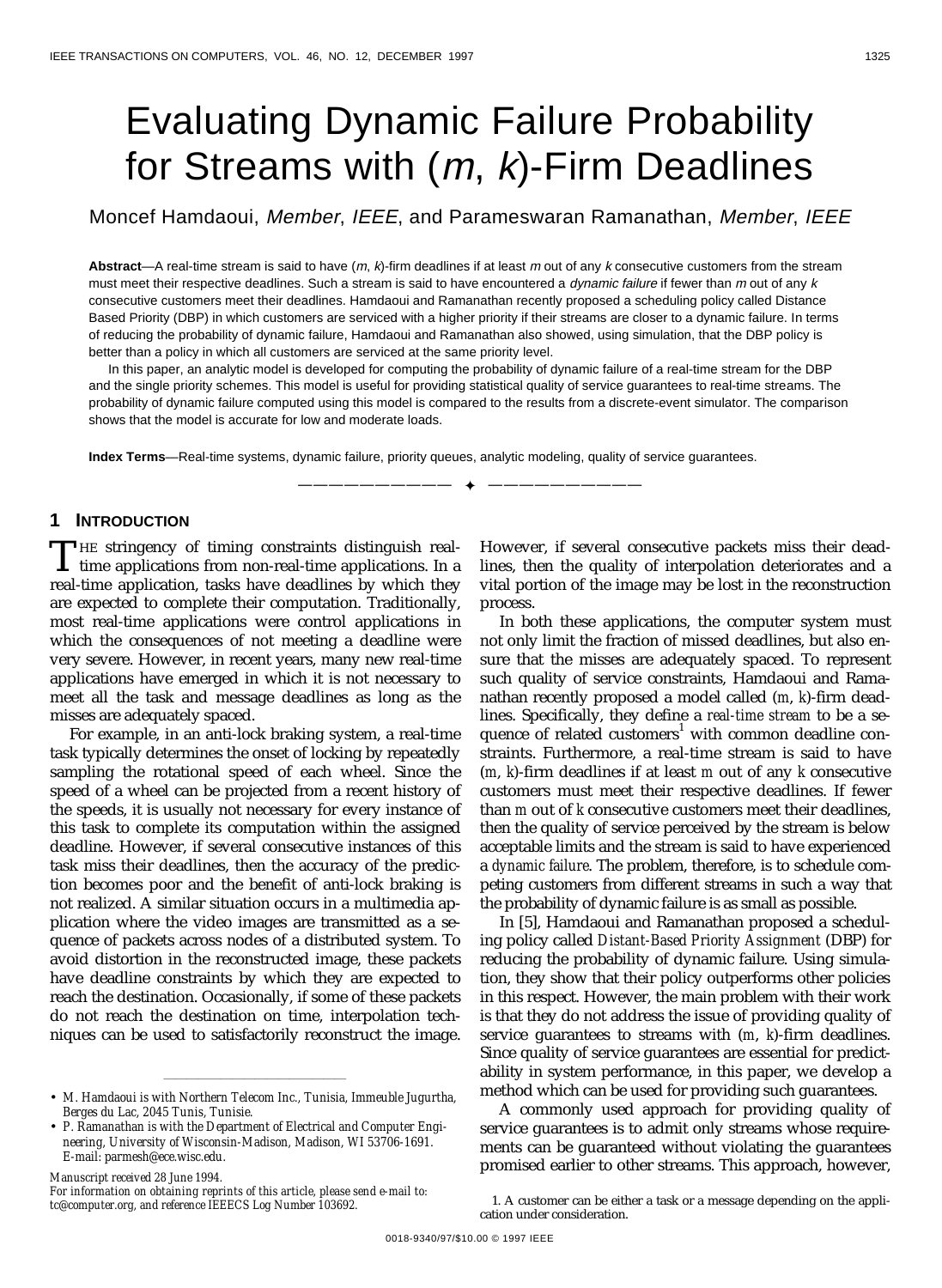requires a performance characterization of the scheduling policy. Therefore, in this paper, we develop an analytic model for evaluating the expected probability of dynamic failure for an incoming stream given the other streams present in the system. We develop this model for two different scheduling policies, First-In-First-Out (FIFO) and Distance Based Priority Assignment (DBP). In developing this model, we make few simplifying assumptions about the policy. However, we show that the probability of dynamic failure predicted using this model is fairly close to the ones observed in a simulation without these assumptions.

Related work in literature are in the areas of real-time systems and high-speed networks. Hong et al. [6] develop an analytic to compute the steady-state probability of deadline miss for the Minimum Laxity and the Earliest Deadline First policies. Their analysis is over an infinite time horizon metric, as opposed a finite horizon metric in this paper. Analytic models for finite horizon metrics, called *interval QoS* and *block QoS*, are described in [12]. Although these metrics are very general, the models developed in [12] do not deal with customer deadlines; the models evaluate the fraction of customers lost over a finite horizon due to buffer overflows. More recently, Kant and Sanders [7] use Stochastic Activity Networks for characterizing the loss process within a switch of a high-speed network. The characterization is used to evaluate the distribution of consecutive cell losses. Here, again, deadline constraints are not considered.

The rest of the paper is organized as follows. A brief overview of the deadline model, the single priority scheme, and the distance-based priority scheme is presented in Section 2. The analytic model is developed and evaluated in Section 3. The paper concludes with Section 4.

## **2 SYSTEM MODEL AND SERVICE POLICIES**

In this paper, we consider a system with *N* customer streams,  $R_1, R_2, ..., R_N$ , and a single server. Customers from each stream are numbered 1, 2, 3,  $\dots$ , in the order of their arrival. These customers can be tasks, messages, or any other schedulable entities. Customers from the same stream are serviced in First-In First-Out order. This can be accomplished by maintaining a separate First-In First-Out queue for each stream. Only the heads of these queues are candidates for service. The selection of which stream to service when the server becomes idle depends on the policy being used [1], [2], [3], [4], [9], [10], [11], [13].

Each customer has a deadline before which it expects complete service. A customer *meets* the deadline if it is fully serviced before the deadline expires. Otherwise, the customer is said to have *missed* the deadline. We assume that stream *Rj* can tolerate, at most, *kj* - *mj* deadline misses in any window of  $k_j$  consecutive customers, i.e., stream  $R_j$  has (*mj* , *kj* )-firm deadlines. The parameters *mj* and *kj* , therefore, specify a desired quality of service (QOS) for stream *Rj* . This QOS is violated when more than  $k_j$ –  $m_j$  customers miss their deadlines in a window of *kj* consecutive customers from stream *Rj* . When this occurs, we say that stream *Rj* experienced a dynamic failure. The probability of dynamic failure is therefore a measure of how often the QOS requirement is violated.

More formally, let m and M denote a deadline miss and a deadline meet, respectively, and let  $\delta_i^j$  be a binary random variable denoting the status of the *i*th customer,  $i \ge 1$ , from stream *Rj* , i.e.,

 $\delta_i^j = \begin{cases} \text{m} & \text{if the } i\text{th customer from } R_j \\ \text{M} & \text{otherwise.} \end{cases}$ m M if the *i*th customer from  $R_j$  misses its deadline, (1) otherwise.

Further, for convenience of presentation, we assume that  $\delta_i^j = m$  if *i*  $\leq 0$ . Then, stream  $R_j$  is said to have experienced a dynamic failure at the *i*th customer if

$$
\sum_{l=i-k_j+1}^i I_{\left\{\delta_j^j=\text{M}\right\}} < m_j,\tag{2}
$$

where  $I_{\{\delta_j^j = \mathbf{M}\}} = 1$  if  $\delta_j^j = \mathbf{m}$  and  $I_{\{\delta_j^j = \mathbf{M}\}} = 0$ , otherwise. Let

 $P_{\textit{fail},i}^{j}$  denote the probability of stream  $R_{j}$  experiencing a dynamic failure at the *i*th customer, i.e.,

$$
P_{fail,i}^j = \Pr\Bigg[\sum_{l=i-k_j+1}^i I_{\{\delta_j^j = \mathbf{M}\}} < m_j\Bigg].\tag{3}
$$

We assume that there exists a probability  $P_{\text{fail}}^{j}$  such that

$$
\lim_{i\to\infty}P^j_{fail,i}=P^j_{fail}.
$$

We refer to  $P_{\text{fail}}^j$  as the steady state probability of dynamic failure of stream *Rj* . The objective of this paper is to compute this probability under different service policies.

In this paper, we consider two policies for selecting the next customer to service: the single priority (SP) scheme and the distance-based priority (DBP) scheme [5]. In the SP scheme, all customers are serviced at the same priority level. When the server becomes idle, it selects the customer with the earliest arrival time, i.e., customers are serviced in First-In First-Out order. The DBP scheme is a dynamic priority assignment technique in which customers are assigned priorities based on the state of their corresponding streams. When the server becomes idle, it selects the customer with the highest priority. Within the same priority level, customers are serviced in First-In First-Out order.

The assignment of priorities in the DBP scheme works as follows (a more detailed description is given in [5]): The system maintains the state of each stream. The state of stream  $R_j$  captures the history of the  $k_j$  most recent customers from stream *Rj* . Namely, the state of stream *Rj* at a given time is the  $k_j$ -tuple  $(\delta^j_{i-k_j+1},\, ..., \delta^j_{i-1}, \delta^j_i)$  , where  $i$  is the index of the most recent customer serviced from stream *Rj* .

Stream  $R_j$  can therefore be in one of  $2^{k_j}$  possible states. The states with fewer than *mj* meets are called *failing states.* When a customer reaches the head of its stream queue (i.e., the customer is ready to be serviced), it is assigned a priority value. Let *s* be the current state of stream *Rj* . Then, the next customer from stream  $R_j$  is assigned a priority value equal to the *distance* from state *s* to a failing state of stream *Rj* . This distance is defined as the minimum number of consecutive misses required to take the stream from state *s* to a failing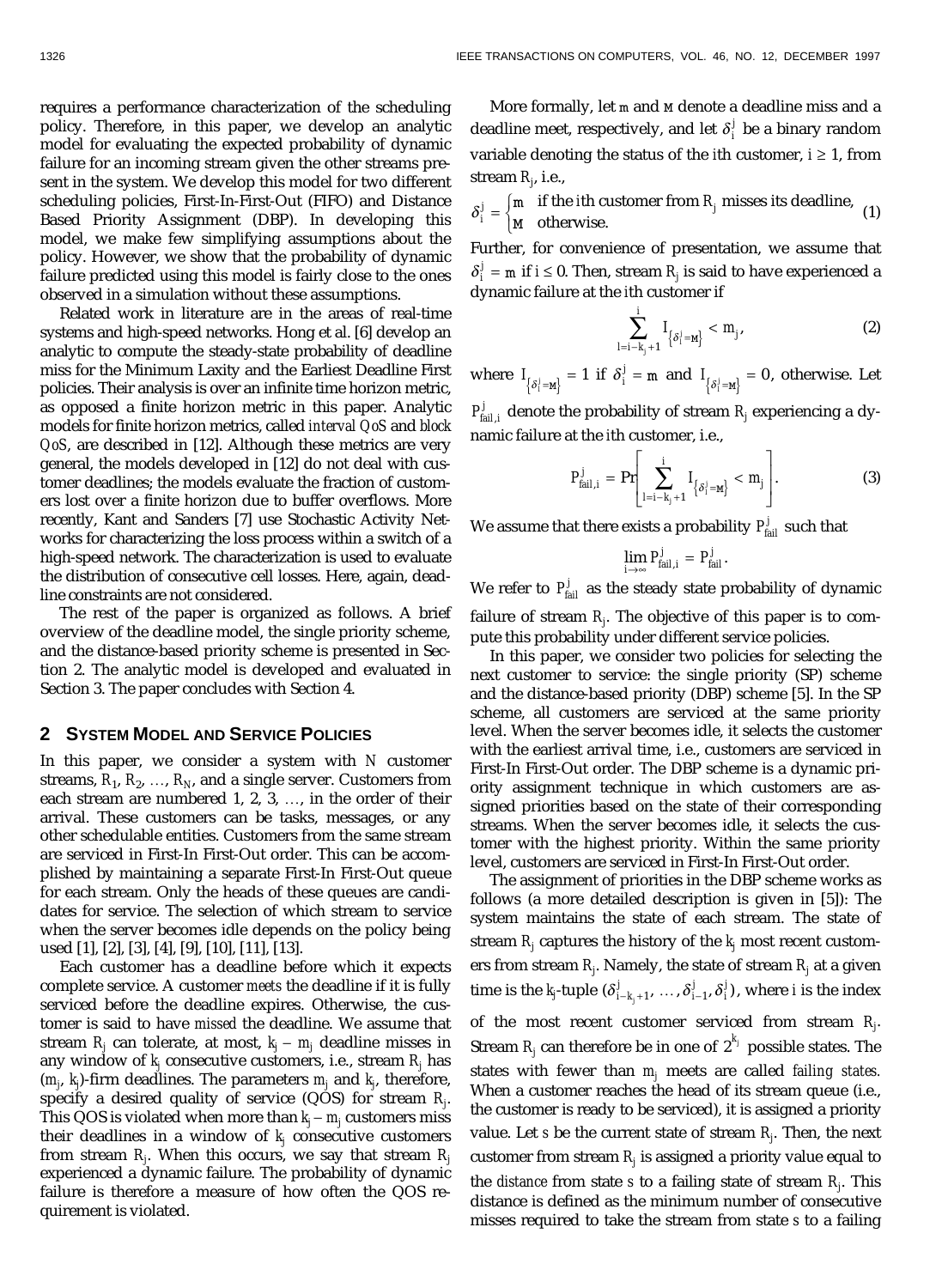state. Customers with a lower priority value are serviced ahead of customers with a higher priority value.

The state of stream  $R_j$  is denoted by a  $k_j$ -letter string, where the right-most letter indicates the status of the last customer, the second letter from the right indicates the status of the second to last customer, and so on. For example, consider a stream with (1, 2)-firm deadlines. If the most recent customer from the stream has met its deadline and the customer before it has missed its deadline, then the stream is in state mM. If the next customer from the stream misses its deadline, the stream's state becomes Mm. The set of possible states for this stream is  $S = \{mm, mM, Mm, MM\}$ . Out of these states, mm is the only failing state. When the stream is in this state, the stream is already in a failing state and, so, its next customer is assigned a priority value of 0, i.e., the highest priority. When the stream is in state Mm, the stream is one miss away from a failing state, and, therefore, its next customer is assigned a priority value of 1. Finally, when the stream is in states  $m$  or  $mn$ , the stream is two misses away from a failing state, and, therefore, its next customer is assigned a priority value of 2.

#### **3 ANALYTIC MODEL**

In this section, we compute the probability of dynamic failure of stream  $R_j$ ,  $1 \leq j \leq N$ , in both the SP and the DBP schemes. We define the following random variables:

- $S_i^j$  Service time of the *i*th customer from stream  $R_j$ .
- $C_i^j$  Interarrival time between customers *i* and *i* + 1 of stream *Rj* .
- $D_i^j$  Relative deadline of the *i*th customer from stream  $R_j$ . A customer with a relative deadline *d* is said to have *missed* its deadline (and is considered *lost*) if it is not completely serviced within *d* time units.
- $X_i^j$  System time (waiting time + service time) of the *i*th customer from stream *Rj* .
- $Y_i^j$  The total service time of the customers serviced between customers  $i$  and  $i+1$  of stream  $R_j$  (these customers, if any, are generated by streams other than  $R_j$ ).

Let  $f_R$  and  $F_R$  denote the probability density function and the probability distribution function, respectively, of the random variable *R*. In the following analysis, we assume that, for each stream, customer interarrival times are independent and identically distributed (i.i.d.), customer service times are i.i.d., and customer deadlines are i.i.d.

The probability of dynamic failure depends on the probability that a customer misses its deadline. The difficulty in computing this probability stems from the fact that there is usually a strong correlation between the waiting times of consecutive customers. The probability that a customer misses its deadline, therefore, depends on whether previous customers met or missed their deadlines. For example, consider a recently generated customer. If the previous customer from the same stream encountered a long queue and missed its deadline, then it is likely that the current customer will also encounter a long queue and, thus, miss its deadline. In general, the probability of a customer missing its deadline depends on the status of every previous customer from the stream. In the following analysis, however, the probability of a customer missing (or meeting) its deadline is conditioned on the status of the previous customer (from the same stream), but not on earlier customers. It is shown later, through example, that the effect of earlier customers is negligible and it is, therefore, ignored. In summary, the analysis presented in this section is based on the following two assumptions:

- **A1.** For each  $j \in \{1, 2, ..., N\}$ ,  $\{C_1^j, C_2^j, ..., \}$ ,  $\{S_1^j, S_2^j, ..., \}$ , and  $\{D_i^j, D_2^j, \ldots\}$  are mutually independent. Furthermore, the random variables in each set are independent and identically distributed.
- **A2.** For all  $j = 1, 2, ..., N$  and for all  $i = 1, 2, ...,$

$$
\Pr\bigg[\delta_{i+1}^j = \mathfrak{m} \big| \delta_i^j, \delta_{i-1}^j, \delta_{i-2}^j, \ldots\bigg] = \Pr\bigg[\delta_{i+1}^j = \mathfrak{m} \big| \delta_i^j\bigg]. \tag{4}
$$

We assume that a steady state exists and that the system reaches it. $^{2}$  We are interested in computing the probability of dynamic failure of stream  $R_j$  at steady state. We model stream  $R_j$  as a Markov chain with  $2^{k_j}$  states, where a state indicates the status of the  $k_j$  most recent customers from  $R_{j\cdot}$ as described earlier. Let  $s = (\delta_{i-k_i+1}^j, \delta_{i-k_i+2}^j, ..., \delta_i^j)$  $=(\delta^j_{i-k_j+1}, \delta^j_{i-k_j+2}, \ldots, \delta^j_i)$  be the current state of stream *Rj* . When the next customer from stream *Rj* is serviced, the stream transits to one of two states, depending on whether the customer misses or meets the deadline. If the customer meets the deadline, the next state is

$$
s \leftarrow \mathbf{M} \stackrel{\text{def}}{=} \left( \delta_{i-k_j+2}^j, \dots, \delta_i^j, \mathbf{M} \right). \tag{5}
$$

Otherwise, the next state is

$$
s \leftarrow \mathfrak{m} \stackrel{\text{def}}{=} \left( \delta^j_{i-k_j+2}, \dots, \delta^j_i, \mathfrak{m} \right). \tag{6}
$$

The transition probabilities, therefore, correspond to the probability that the next customer meets its deadline and the probability that the next customer misses its deadline, respectively. Given the transition probabilities from each state, the Markov chain can be solved for the steady state distribution. The probability of dynamic failure can then be computed from the steady state distribution as

$$
P_{fail}^j = \sum_{s \in S_0^j} \pi^j(s), \tag{7}
$$

where  $\pi^{j}(s)$  is the steady state probability that stream  $R_{j}$  is in state *s* and  $S_0^j$  is the set of failing states.

Without loss of generality, let  $R_1$  be the stream of interest. In the remainder of this section, the superscript in the above defined variables is omitted and is assumed to be 1 unless otherwise specified.

2. Let  $\pi_i^j(s)$  be the probability that stream  $R_j$  is in state *s* when the *i*th customer gets serviced. Then, we say that a steady state exists if, for each stream  $R_j$  and for each state  $s$  of  $R_j$ , there exists  $\pi^{j}(s)$  such that  $\pi_i^j(s) \to \pi^j(s)$  as  $i \to \infty$ .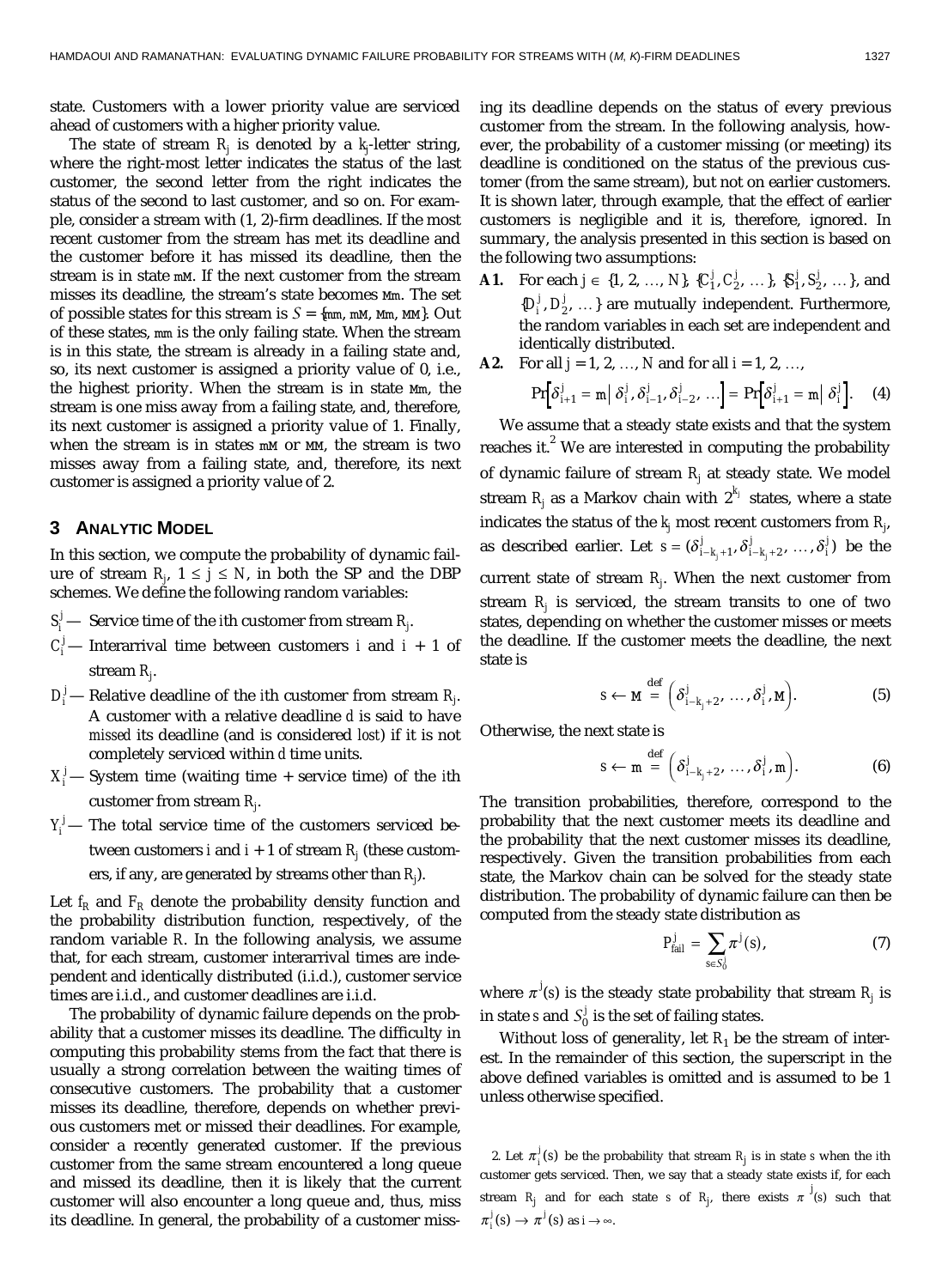

Fig. 1. Markov chain for a stream with (1, 3)-firm deadlines when the SP scheme is used.

#### **3.1 Single Priority Scheme**

In this policy, all customers are assigned the same priority, regardless of which state the corresponding stream is in. Fig. 1 shows the Markov chain for a stream with (1, 3)-firm deadlines. The probability  $p_m$  ( $p_M$ ) denotes the conditional probability of a customer missing its deadline given that the previous customer from the same stream missed (met) its deadline. The transition probabilities from a state are, therefore, either  $p_m$  and  $1 - p_m$ , or  $p_M$  and  $1 - p_M$ , depending on whether the most recent customer missed or met its deadline. For example, the transition probabilities from state mMM are  $p_M$  and  $1 - p_M$ , since the last customer met its deadline.

A customer misses its deadline if its system time is greater than its deadline and meets its deadline otherwise. Consider a typical customer  $i + 1$ . The conditional probability that this customer misses its deadline given that the *i*th customer met its deadline can be written as

$$
p_{\text{M}} = \Pr[X_{i+1} > D_{i+1} \mid X_i \le D_i] = 1 - \Pr[X_{i+1} \le D_{i+1} \mid X_i \le D_i]
$$
\n
$$
= 1 - \frac{\Pr[X_{i+1} \le D_{i+1}, X_i \le D_i]}{\Pr[X_i \le D_i]}.
$$
\n
$$
(8)
$$

From the joint probability distribution, we can also compute the conditional probability that the  $(i + 1)$ <sup>th</sup> customer misses its deadline, given that the *i*th customer missed its deadline as follows:

$$
p_{\text{m}} = \Pr[X_{i+1} > D_{i+1} \mid X_i > D_i] = 1 - \Pr[X_{i+1} \le D_{i+1} \mid X_i > D_i]
$$
\n
$$
= 1 - \frac{\Pr[X_{i+1} \le D_{i+1}] - \Pr[X_{i+1} \le D_{i+1}, X_i \le D_i]}{\Pr[X_i > D_i]}.
$$
\n
$$
(9)
$$

We need to derive an expression for the joint probability  $Pr[X_{i+1} \leq t_{i+1}, X_i \leq t_i]$ . Recall that customers are serviced in the order in which they arrive. When customer *i* is dequeued for service, all the earlier customers have already been serviced. After customer *i* is fully serviced, the server first services all the customers (from other streams) that arrived between customers  $i$  and  $i + 1$ , and, then, it services customer  $i + 1$ . We distinguish the following two cases:

1) Customer *i* + 1 arrives *before* customer *i* is fully serv-

iced, i.e.,  $C_i \leq X_i$ , and

2) Customer *i* + 1 arrives *after* customer *i* is fully serviced, i.e.,  $C_i > X_i$ , and consider each separately.

Let the time *t* = 0 denote the arrival time of customer *i*. (Customer  $i + 1$ , therefore, arrived at time  $C_i$  and customer  $i$ is fully serviced at time  $X_{i\cdot}$ )

#### **Case 1.**  $C_i \leq X_i$

This case is depicted in Fig. 2a. Since customer  $i + 1$  arrives before customer *i* is fully serviced, customer  $i + 1$  has to wait  $X_i$  –  $C_i$  until customer *i* is serviced and, then, wait  $Y_i$ while other customers (from other streams) are being serviced before it is dequeued for service. Its overall system time is, therefore,  $X_{i+1} = X_i - C_i + Y_i + S_{i+1}$ .

# **Case 2.** *Ci* > *Xi*

In this case, customer  $i + 1$  arrives  $(C_i - X_j)$  time units after customer *i* is fully serviced, as depicted in Fig. 2b. During this time period ([ $X_i$ ,  $C_i$ ]), a portion  $Y'_i$  of  $Y_i$  ( $0 \le Y'_i \le Y_i$ ) has also been serviced. Therefore, customer  $i + 1$  has to wait for  $Y_i - Y'_i$  before it is dequeued for service. Its system time is then  $X_{i+1} = Y_i - Y'_i + S_{i+1}$ . However, determining the exact value of *Y*¢ *<sup>i</sup>* is difficult, since it depends on *when* each of the intermediate customers $^3$  arrives. For example, if all the intermediate customers arrive at  $C_i^-$ , i.e., right before customer  $i + 1$  arrives, then  $Y'_i = 0$ . On the other hand, if they all arrive before  $X_{i}$ , i.e., before customer  $i$  is fully serviced, then  $Y'_i = \min\{Y_i, C_i - X_i\}$ . In our model, we approximate  $Y'_i$ as follows. If  $Y_i > C_i - X_i$ , then we approximate  $Y_i'$  as  $C_i - X_i$ and, therefore,  $X_{i+1} = Y_i - Y_i' + S_{i+1} \cong X_i - C_i + Y_i + S_{i+1}$ . Otherwise, if  $Y_i \leq C_i - X_i$ , we assume that all the intermediate customers are serviced before customer *i* + 1 arrives, i.e.,  $Y_i \cong Y_i$ . In this case, customer  $i + 1$  arrives to an empty system (empty queue and idle server) and is, therefore, serviced right away; its system time equals its service time,  $S_{i+1}$ . These assumptions are reasonable, since all the inter-

<sup>3,</sup> The customers that arrive between customers  $i$  and  $i + 1$  of the stream of interest.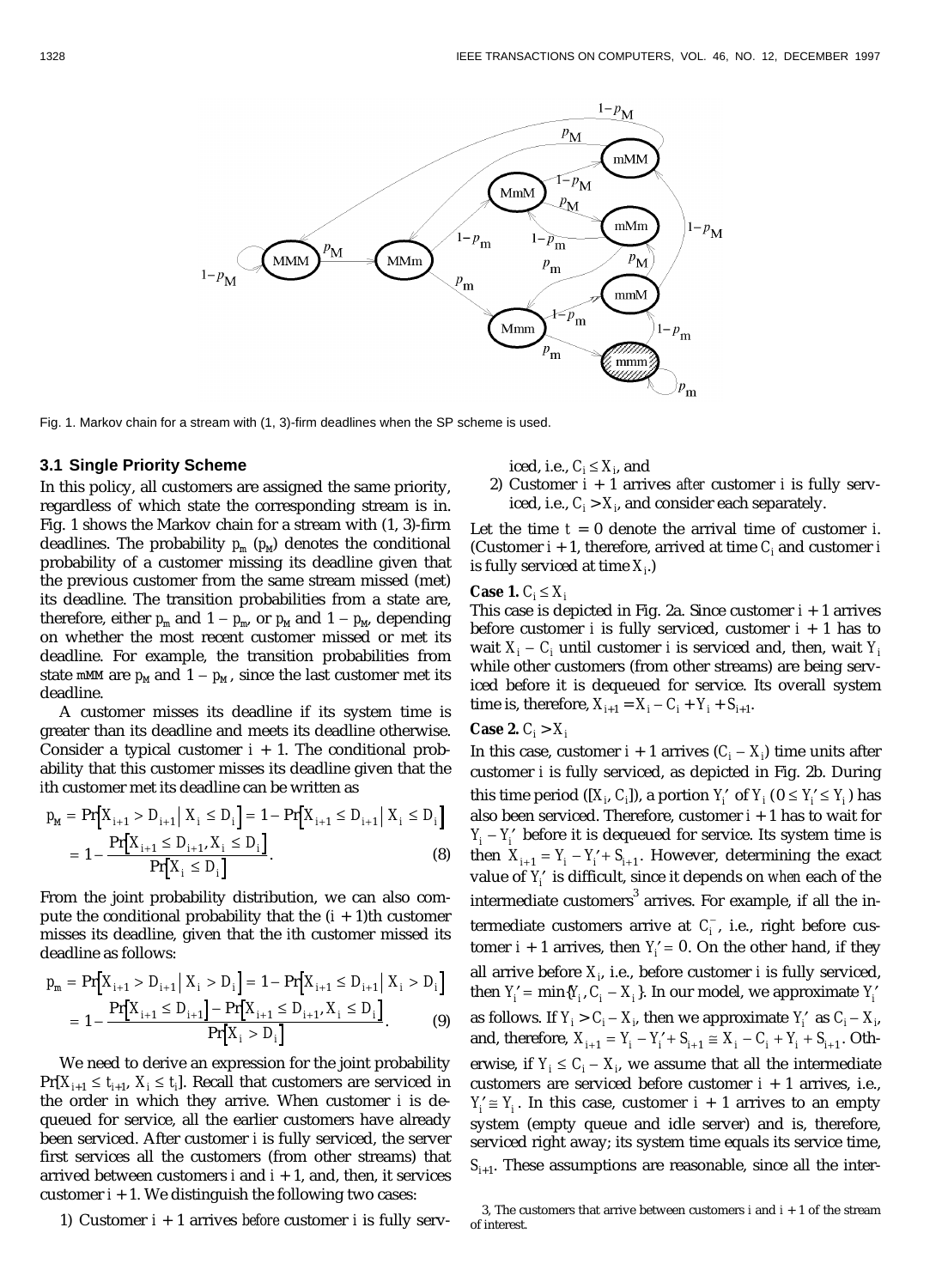

Fig. 2. System times of customers  $i$  and  $i + 1$ .

mediate customers that arrive during [0, *Xi* ] are ready for service at  $X_i$ . Note that, in both cases,  $Y'_i$  is overestimated and that the approximation becomes more accurate as the load increases.

By combining the above two cases, the system time of customer  $i + 1$  can be written as:

$$
X_{i+1} \cong \begin{cases} S_{i+1} & \text{if } X_i + Y_i \le C_i \\ X_i + Y_i - C_i + S_{i+1} & \text{otherwise.} \end{cases}
$$
 (10)

It should be noted that, because *Y*¢ *<sup>i</sup>* is overestimated, the above expression of  $X_{i+1}$  is a lower bound. Also, if there is only one stream in the system, we have  $Y_i = 0$  and the above expression becomes exact. Using (10), we have

$$
\Pr[X_i \le t_i, X_{i+1} \le t_{i+1}] = \Pr[X_i \le t_i, X_{i+1} \le t_{i+1}, X_i + Y_i \le C_i] + \Pr[X_i \le t_i, X_{i+1} \le t_{i+1}, X_i + Y_i > C_i]
$$

$$
= \Pr[X_i \le t_i, S_{i+1} \le t_{i+1}, X_i + Y_i \le C_i] + \Pr[X_i \le t_i, X_i + Y_i - C_i + S_{i+1} \le t_{i+1}, X_i + Y_i > C_i]. \tag{11}
$$

From assumption A1,  $C_i$  and  $S_{i+1}$  are independent of each other. Further, since the customers are serviced in First-In-First-Out order,  $X_{\!i}$  does not depend either on the service time  $S_{i+1}$  of the following customer or on the time of arrival  $C_i$  of the following customer. Thus,  $X_i$ ,  $C_i$ , and  $S_{i+1}$  are mutually independent, $4$  and, therefore,

$$
\Pr[X_i \le t_i, S_{i+1} \le t_{i+1}, X_i + Y_i \le C_i]
$$
\n
$$
= \Pr[S_{i+1} \le t_{i+1}] \cdot \Pr[X_i \le t_i, X_i + Y_i \le C_i]
$$
\n
$$
= \Pr[S_{i+1} \le t_{i+1}] \cdot \int_{x=0}^{t_i} \Pr[x + Y_i \le C_i] f_{X_i}(x) dx
$$

 $= Pr[S_{i+1} \le t_{i+1}] \cdot \int_{x=0}^{t_i} \int_{c=x}^{\infty} Pr[Y_i \le c-1]$  $Pr[S_{i+1} \le t_{i+1}] \cdot \int_{x=0}^{t_i} \int_{c=x}^{\infty} Pr[Y_i \le c - x] f_{C_i}(c) f_{X_i}(x) dc dx$ *t i i*  $t_{i+1}$ ]  $\cdot \int_{x=0}^{t_i} \int_{c=x}^{\infty} Pr[Y_i \le c - x] f_{C_i}(c) f_{X_i}(x) dc dx.$  (12)

Similarly, we have

$$
\Pr[X_i \le t_i, X_i + Y_i - C_i + S_{i+1} \le t_{i+1}, C_i < X_i + Y_i]
$$
\n
$$
= \int_{c=0}^{\infty} \Pr[X_i \le t_i, X_i + Y_i - c + S_{i+1} \le t_{i+1}, c < X_i + Y_i].
$$
\n
$$
f_{C_i}(c)dc
$$
\n
$$
= \int_{c=0}^{\infty} \int_{x=0}^{t_i} \Pr[x + Y_i - c + S_{i+1} \le t_{i+1}, c < x + Y_i].
$$
\n
$$
f_{X_i}(x) f_{C_i}(c)dx dc
$$
\n
$$
= \int_{c=0}^{\infty} \int_{x=0}^{t_i} \int_{y=0}^{\infty} \Pr[x + Y_i - c + s \le t_{i+1}, c < x + Y_i].
$$
\n
$$
f_{S_{i+1}}(s) f_{X_i}(x) f_{C_i}(c) ds dx dc
$$
\n
$$
= \int_{c=0}^{\infty} \int_{x=0}^{t_i} \int_{y=0}^{\infty} \Pr[c - x < Y_i \le t_{i+1} - s + c - x]
$$
\n
$$
f_{S_{i+1}}(s) f_{X_i}(x) f_{C_i}(c) ds dx dc.
$$
\n(13)

The joint probability distribution  $Pr[X_{i+1} \leq t_{i+1}, X_i \leq t_i]$  can now be evaluated by substituting (12) and (13) into (11). Given the joint probability distribution, the probabilities  $p_M$ and  $p_m$  are evaluated using (8) and (9) and the Markov chain is solved for the steady state distribution.

The analytic model assumes that the probability of a customer missing its deadline depends on the status of the previous customer, but not on the status of earlier customers from the corresponding stream. Consider, for example, the case when a stream is in state MMM, i.e., the last three customers from the stream met their deadlines. The probability of deadline miss, given that the last three customers met their deadlines, is smaller than the probability of deadline miss given that the last one customer met its deadline.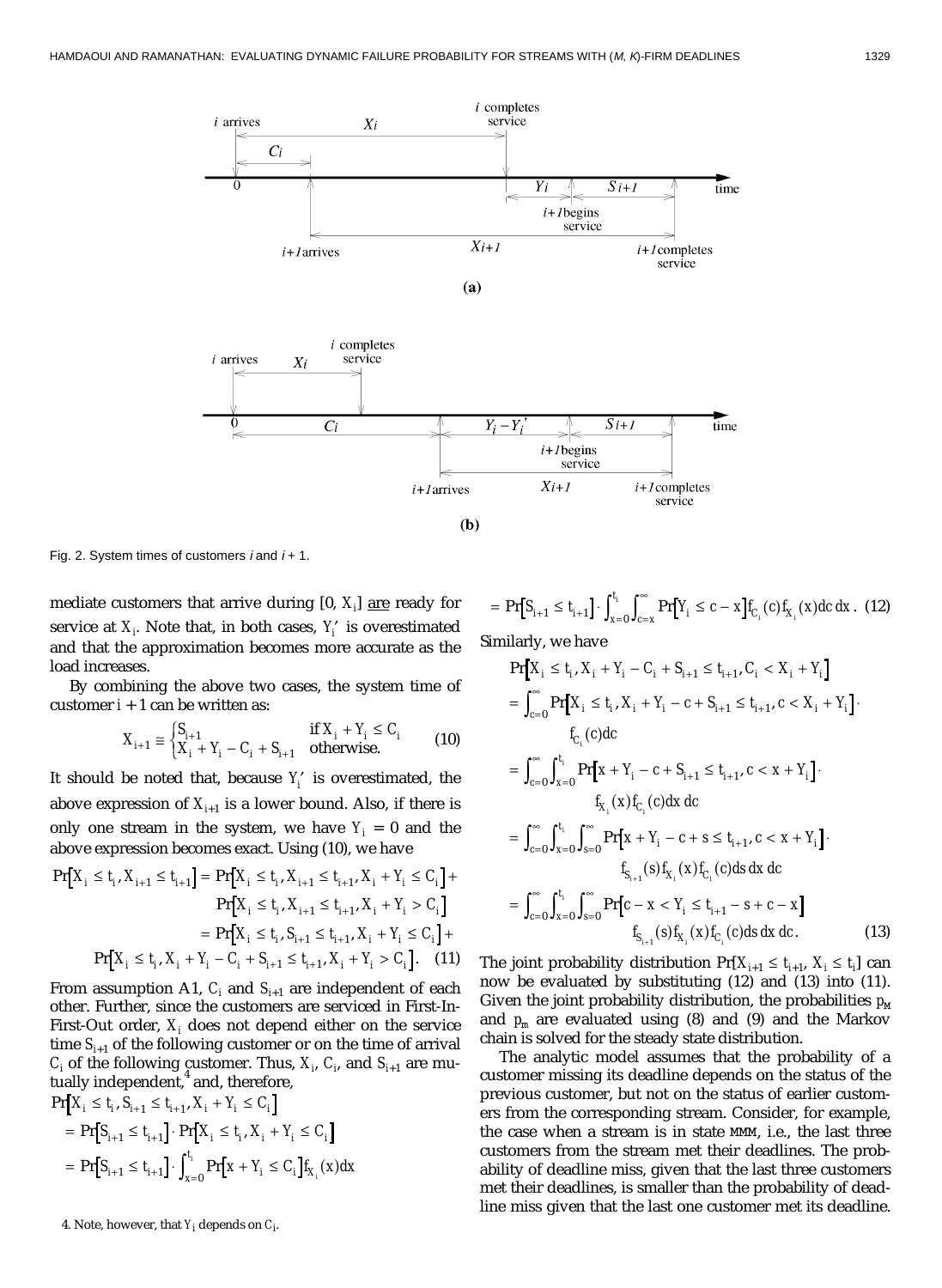The probability of miss from this state is, therefore, overestimated in the analytic model. Since streams are often in this all-meet state, especially at lower loads, the model tends to over-estimate the probability of dynamic failure because of this assumption.

The second approximation is made when evaluating the joint probability  $Pr[X_{i+1} \leq t_{i+1}, X_i \leq t_i]$ . The system time of customer  $i + 1$ , as given by (10), is an approximation of the actual system time. This approximation is a lower bound, which gets tighter as the load increases. Because the system time of customer  $i + 1$  is underestimated, the joint probability  $Pr[X_{i+1} \leq t_{i+1}, X_i \leq t_i]$  is overestimated. The probability that a customer misses its deadline, given that the previous customer *met* its deadline (as given by (8)), is, therefore, underestimated. On the other hand, the probability that a customer misses its deadline, given that the previous customer *missed* its deadline, is overestimated (see (9)). It is not clear, however, whether the combined effect of this approximation over or under-estimates the probability of dynamic failure.

#### 3.1.1 Example: An M/M/1 System

Consider, for example, the case where customer interarrival times and service times are exponentially distributed, with rates *l* and *m*, respectively, i.e., an M/M/1 system. Let *l<sup>j</sup>* be the customer arrival rate from stream *j* such that

$$
\sum_{j=1}^N \lambda_j = \lambda.
$$

Again, let  $R_1$  be the stream of interest, and let  $\lambda_r = \lambda - \lambda_1$ . We have, for  $t \geq 0$ ,

$$
f_{C_i}(t) = \lambda_1 e^{-\lambda_1 t} \tag{14}
$$

$$
f_{S_i}(t) = \mu e^{-\mu t}.
$$
 (15)

At steady state (i.e.,  $i \ge 1$ ), the probability density function of the system time is ([8])

$$
f_{X_i}(t) = \mu(1-\rho)e^{-\mu(1-\rho)t}, \quad t \ge 0,
$$
\n(16)

where  $\rho = \lambda / \mu$ . The probability distribution function of the system time is

$$
F_{X_i}(t) = \Pr[X_i \le t] = 1 - e^{-\mu(1-\rho)t}, \quad t \ge 0. \tag{17}
$$

Recall that  $Y_i$  represents the total service time of customers  $\mathcal{X}_i$ that arrive between customers *i* and  $i + 1$  of stream stream  $R_1$ . It therefore depends on  $C_p$  the interarrival time between customers *i* and  $i + 1$ . The probability distribution of  $Y_i$ , conditioned on *Ci* , is derived in Appendix A, and is given by

$$
\Pr[Y_i \le t \mid C_i = c] = 1 - e^{-\mu t} e^{-\lambda_r c} \sum_{n=0}^{\infty} \frac{(\mu t)^n}{n!} \sum_{k=n+1}^{\infty} \frac{(\lambda_r c)^k}{k!}
$$
 (18)

for all *t*,  $c \geq 0$ .

Equations (12) and (13) can now be evaluated using the above expressions for  $\emph{f}_{\emph{C}_{i}},\emph{f}_{\emph{S}_{i}},\emph{f}_{\emph{X}_{i}},$  and  $\emph{F}_{\emph{Y}_{i}|c}.$  The details are shown in Appendix B. The transition probabilities can then be computed from  $p_m$  and  $p_M$ , as given by (8) and (9).

**Numerical Example 1.** Consider a system consisting of

seven streams with (1, 3)-firm deadlines, such that  $\lambda_1 = \cdots =$  $\lambda_7 = 0.8/7$  ( $\lambda = 0.8$ ). Let  $\mu = 1.0$  and  $D_i = 5$  for all *i*. Let  $i \ge 1$ . In this case, the probability of a customer missing its dead- $\text{line is } \Pr [ X_i > 5 ] = 1 - F_{X_i} (5) = 0.367. \text{ However, the condi-}$ tional probability that a customer misses its deadline given that the previous customer from the same stream missed its deadline is ((9))

$$
p_{\text{m}} = \Pr[X_{i+1} > D_{i+1} \mid X_i > D_i] =
$$
\n
$$
1 - \frac{\Pr[X_{i+1} \le 5] - \Pr[X_{i+1} \le 5, X_i \le 5]}{\Pr[X_i > 5]} = 0.793. \tag{19}
$$

On the other hand, the conditional probability that a customer misses its deadline, given that the previous customer met its deadline, is ((8))

$$
p_{\text{M}} = \Pr[X_{i+1} > D_{i+1} \mid X_i \le D_i]
$$
\n
$$
= 1 - \frac{\Pr[X_{i+1} \le 5, X_i \le 5]}{\Pr[X_i \le 5]} = 0.120. \tag{20}
$$

Using the above values of  $p_m$  and  $p_w$ , the steady state distribution of the Markov chain, shown in Fig. 1, is (see Appendix C)

$$
\pi(\text{mmm}) = 0.2318, \pi(\text{mmM}) = 0.0602, \pi(\text{mmM}) = 0.0091, \pi(\text{mmM}) = 0.0668, \pi(\text{Mmm}) = 0.0602, \pi(\text{mmM}) = 0.0156 \pi(\text{MM}) = 0.0668, \pi(\text{MM}) = 0.4895.
$$
\n(21)

Since state mmm is the only failing state, we have

$$
P_{fail} = \pi(\text{mmm}) = 0.2318. \tag{22}
$$

The analytic model developed above is not exact. As indicated earlier, the errors are due to

- 1) the assumption that the probability of a customer missing its deadline depends on the status of the previous customer only, and
- 2) the approximation of the system time of customer  $i + 1$  in terms of the system time of customer *i*, as given by (10).

The accuracy of the model is gauged by comparing the probability of dynamic failure as computed analytically to that obtained through simulation. The simulator takes as input the distributions of customer interarrival times, customer service times, and customer deadlines for each stream in the system. The system is then simulated and the steady state probability of dynamic failure is determined for each stream. Since the simulator computes the exact customer system times, the results obtained from the simulation are exact for the given distributions.

Fig. 3 shows plots of the probability of dynamic failure as computed analytically and as obtained through simulation for the system described in Example 1 when the streams have

1) (1, 3)-firm deadlines and

2) (2, 3)-firm deadlines.

The arrival rate, which is the same for each stream, is varied so that the overall load is varied from 0.2 to 0.9. When the deadlines are (1, 3)-firm, the probability of dynamic failure is  $P_{fail} = \pi$ (mmm). However, when the deadlines are (2, 3)-firm,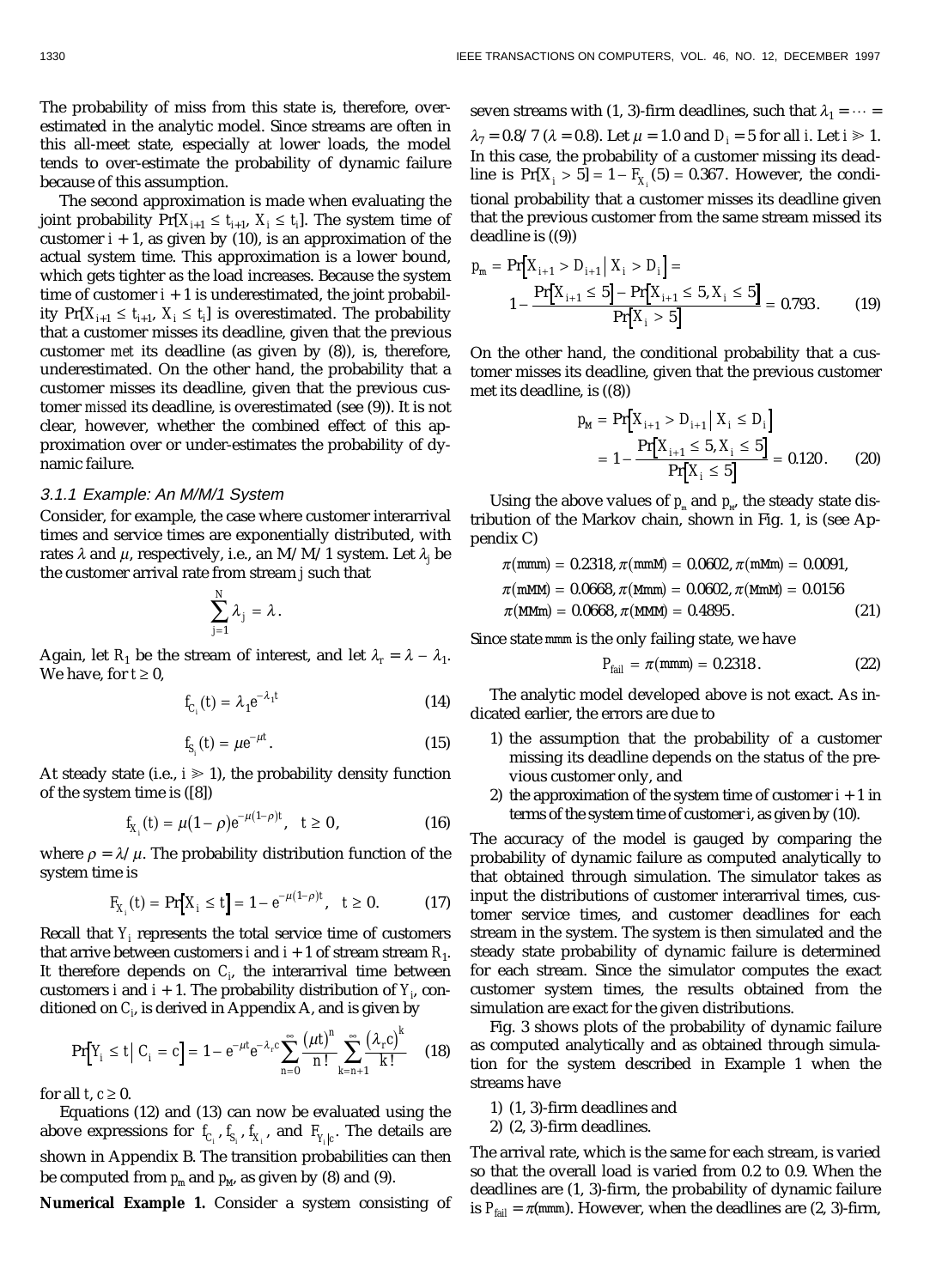the set of failing states is  $S_0 = \{mmm, mmM, mmm, Mmm\}$  and, therefore,

$$
P_{fail} = \pi(\text{mmm}) + \pi(\text{mmM}) + \pi(\text{mMm}) + \pi(\text{Mmm}). \tag{23}
$$

As can be seen from the plots, the analytic model slightly overestimates the probability of dynamic failure for both the (1, 3)-firm and (2, 3)-firm cases. We also observe that, as the load increases, the discrepancy between the analytic and simulation results becomes smaller. At a load of 0.9, for example, the difference is less 2 percent.



Fig. 3. The probability of dynamic failure as computed analytically and as obtained through simulation for the conventional single priority scheme.

Fig. 4 shows plots of the probability of dynamic failure in a system like the one examined above in Fig. 3, but with only one stream. Note that, in this case, since there is only one stream, (10) is an exact expression of the system time of customer  $i + 1$ . The only source of error in the analytic model is assumption A2, i.e., the probability that a customer misses its deadline depends on the status of the previous customer, but not on earlier customers. As the plots show, the predicted probability of dynamic failure closely matches the simulation results at all loads. This shows that, in this case, the effect of earlier customers is indeed negligible if one accounts for the status of the last customer, and, therefore, A2 is reasonable.

## **3.2 Distance-Based Priority Scheme**

As described in Section 2, a customer from a stream with (*m*, *k*)-firm deadlines is assigned a priority *l*, where *l* is the minimum number of consecutive misses required to take the stream from its current state to a failing state. Recall that, for a stream with (*m*, *k*)-firm deadlines, the maximum distance to a failing state is  $k - m + 1$ , and, therefore, its customers are assigned a priority  $l \in \{0, 1, ..., k - m + 1\}.$ When the server becomes idle, it selects for service a customer with the highest priority, i.e., one with the lowest priority value.



Fig. 4. The probability of dynamic failure as computed analytically and as obtained through simulation for the conventional single priority scheme in a system with one stream.

Let  $S^{\,j}$  be the set of all possible states of stream  $R_{j\cdot}$  Let  $S_l^j = \{ s \in S^j : d^j(s) = l \}$ , where  $d^j(s)$  is the minimum number of consecutive misses required to take stream *Rj* from state *s* to a failing state. For example, if stream *Rj* has (1, 3)-firm deadlines, then

$$
S_0^j = \{\text{mmm}\},
$$
  
\n
$$
S_1^j = \{\text{Mmm}\},
$$
  
\n
$$
S_2^j = \{\text{mMm, MMm}\},
$$
  
\n
$$
S_3^j = \{\text{mmM, mMM, Mmm}\},
$$

Note that  $S_0^j$  is the set of failing states of stream  $R_j$ . Let the customer arrivals from stream *Rj* form a Poisson process with rate  $\lambda_j$  and let  $\lambda = \sum_{j=1}^N \lambda_j$  be the overall customer arrival rate. In the DBP scheme, a customer is assigned a priority *l* if the stream is in a state  $s \in S_l^j$ . The arrival rate of customers with priority *l* (from all streams) is, therefore,

$$
\lambda^{(I)} = \sum_{j=1}^{N} \lambda_j \sum_{s \in S_i^I} \pi^j(s).
$$
 (24)

We assume that customer arrivals at priority level *l* forms a Poisson process with rate  $\lambda^{(l)}$ .

Let the customer service times be exponentially distributed with rate *m*. Then the mean waiting time of a priority *l* customer is (Cobham's formula [8])

$$
W^{(I)} = \frac{\lambda/\mu^2}{(1 - \sigma_I)(1 - \sigma_{I-1})},
$$
\n(25)

where  $\sigma_l = \sum_{i=0}^{l} \frac{\lambda^{0i}}{\mu}$  $=\sum_{i=0}^{I}\frac{\lambda^{(i)}}{\mu}.$  The mean system time of a priority *l* customer is, therefore,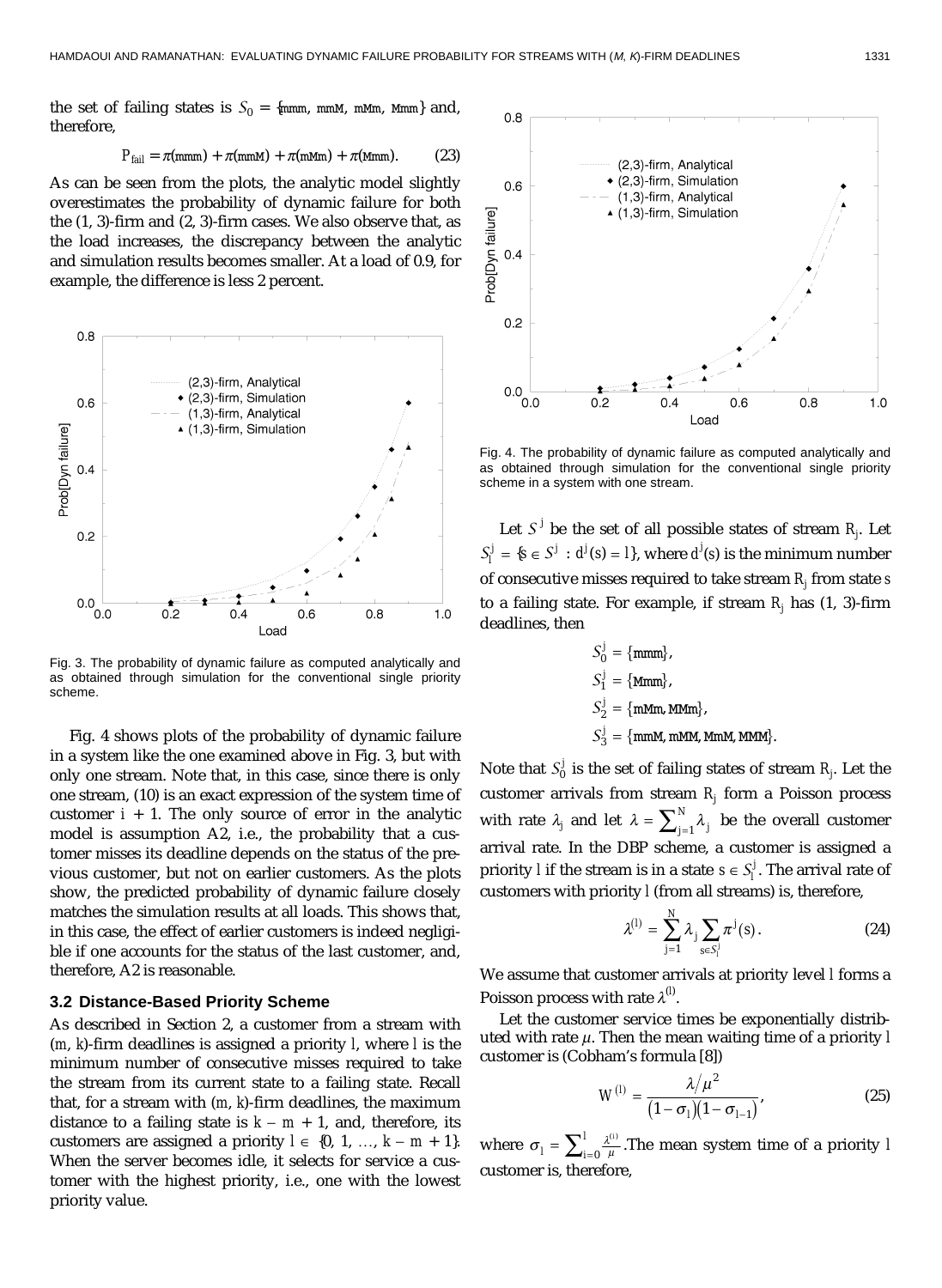$$
X^{(I)} = W^{(I)} + \frac{1}{\mu} = \frac{\lambda/\mu^2}{(1 - \sigma_I)(1 - \sigma_{I-1})} + \frac{1}{\mu}.
$$
 (26)

However, because of the prioritized service, the exact probability distributions of customer system times are difficult to compute. We approximate the probability distribution function of priority *l* customer system times with an exponential distribution with a mean *X*(*l*) . That is, given that customer *i* has priority *l*, we have

$$
F_{X_i}(t | l) = \Pr[X_i \le t] = 1 - e^{-t/X^{(i)}}.
$$
 (27)

Again, we model each stream in the system as a Markov chain and compute the probability of dynamic failure from the steady state distribution, using (7). Consider stream *Rj* . Recall that, from a given state *s*, the stream transits to one of two possible states, depending on whether its next customer misses or meets the deadline. The transition probabilities to these two states are, therefore,  $p_s$  and  $1 - p_s$ , respectively, where  $p_s$  is the probability that the next customer from stream  $R_j$  misses its deadline, given that stream *Rj* is currently in state *s*. More formally, the transition probability from state  $s \in S^j$  to state  $s' \in S^j$  is given by

$$
P_{(s,s')}^j = \begin{cases} p_s & \text{if } s' = s \leftarrow m \\ 1 - p_s & \text{if } s' = s \leftarrow M \\ 0 & \text{otherwise.} \end{cases}
$$
 (28)

Because of the prioritized service, the probability that a customer misses its deadline, *ps*, depends on the priority at which the customer is serviced. Also, as discussed earlier for the case of the single priority scheme, this probability depends on the status of the previous customers. However, the procedure for computing the probability of miss developed for the single priority scheme is not always applicable here, since, in general, consecutive customers from the same stream may be serviced at *different* priority levels. The degree of correlation between the system times of consecutive customers depends on the relative priorities of the customers. For example, consider a customer with a priority *l*. If the previous customer had the same priority and it met its deadline, then the current customer is likely to meet its deadline. On the other hand, suppose that the previous customer had a much higher priority. Then, the fact that it met its deadline does not say as much about whether the current customer will meet its deadline. The probability that a customer misses its deadline, therefore, depends on the status of the previous customer and on the priority at which the previous customer was serviced. Recall that the priority at which the previous customer is serviced is a function of the previous state of the stream. The probability that a customer misses its deadline,  $p_s$ , must, therefore, be conditioned on the previous state of the stream. For convenience, let CS and PS stand for current state and previous state, respectively. The probability  $p_s$  can be written as

$$
p_s = \Pr[\text{miss} | \text{CS} = s]
$$

$$
= \sum_{s_p \in S^j} \Pr[\text{miss} | \text{CS} = s, \text{PS} = s_p] \cdot \Pr[\text{PS} = s_p | \text{CS} = s], \text{ (29)}
$$

and therefore, for all  $s, s' \in S^j$ ,

$$
P_{(s,s')}^j =
$$
\n
$$
\left[\sum_{s_p \in S^j} \Pr[\text{miss} \mid CS = s, PS = s_p] \cdot \Pr[PS = s_p \mid CS = s] \quad \text{if } s' = s \leftarrow m
$$
\n
$$
1 - \sum_{s_p \in S^j} \Pr[\text{miss} \mid CS = s, PS = s_p] \cdot \Pr[PS = s_p \mid CS = s] \quad \text{if } s' = s \leftarrow m
$$
\n
$$
0 \quad \text{otherwise.}
$$

The conditional probability  $Pr[PS = s_p| CS = s]$  can be rewritten as

$$
\Pr[PS = s_p | CS = s] = \frac{\Pr[PS = s_p, CS = s]}{\pi^j(s)}
$$

$$
= \frac{\Pr[CS = s | PS = s_p] \cdot \pi^j(s)}{\pi^j(s)}
$$

$$
= P^j_{(s_p, s)} \cdot \frac{\pi^j(s_p)}{\pi^j(s)}.
$$
(31)

Substituting the above expression in (30), we get the following system of linear equations<sup>5</sup>:

$$
P_{(s,s')}^j =
$$
\n
$$
\left\{ \sum_{s_p \in S^j} \Pr[\text{miss} | \text{CS} = s, \text{PS} = s_p] \cdot (\pi^j (s_p) / \pi^j (s)) \cdot P_{(s_p, s]}^j \quad \text{if } s' = s \leftarrow m
$$
\n
$$
1 - \sum_{s_p \in S^j} \Pr[\text{miss} | \text{CS} = s, \text{PS} = s_p] \cdot (\pi^j (s_p) / \pi^j (s)) \cdot P_{(s_p, s]}^j \quad \text{if } s' = s \leftarrow m
$$
\notherwise\notherwise

(32)

(30)

for all *s*,  $s' \in S^j$ . Given the probabilities Pr[miss | CS = *s*,  $PS = s_n$  (a procedure for evaluating these probabilities is presented later in this section) and the steady state distribution, the above system can be solved for the transition probabilities. However, the steady state distribution, in turn, depends on the transition probabilities.<sup>6</sup> Because of this interdependence, an iterative approach is needed to solve for the steady state distribution. Such a procedure is shown in Fig. 5. The leading superscript indicates the iteration number;  ${}^{(i)}P^j_{(s,\varepsilon)}$ *i*  $P^j_{(s,s')}$  and <sup>(*i*)</sup> $\pi^j$  are the transition probabilities and the steady state distributions as computed in the *i*th iteration. Initially, we assume that all customers are serviced at the same priority level, in which case, the procedure described in Section 3.1 can be used to compute the transition probabilities  ${}^{(0)}P^j_{(s,s')}$ . The resulting steady state distributions,  ${}^{(0)}\pi^j$ , are then used as an initial solution for

<sup>5.</sup> Note that, given a current state *s*, there are only two possible previous states. Let  $s_1$  and  $s_2$  be these two possible states. We have  $Pr[PS = s_p | CS = s_p]$  $s$ ] = 0 for all  $s_p \notin \{s_1, s_2\}$ , and  $Pr[PS = s_1 | CS = s] + Pr[PS = s_2 | CS = s] = 1$ .<br>Furthermore, in most cases, we have  $Pr[miss | CS = s, PS = s_1] = Pr[miss]$  $| CS = s$ ,  $PS = s_2$ , in which case, we have  $p_s = Pr[miss | CS = s, PS = s_1]$ . In these cases, the transition probabilities from state *s* can be directly computed from Pr[miss  $| CS = s$ , PS =  $s_1$ ].

<sup>6.</sup> In fact, the probability  $Pr[\text{miss}^{\sim}]$   $CS = s$ ,  $PS = s_p$ ] also depends on the steady state distribution. The probability that a customer misses its deadline depends on the priority level at which the customer is serviced and on the effective load at each priority level. However, since the priority assigned to a customer depends on the state of the stream, the effective load at each priority level depends on the steady state distribution.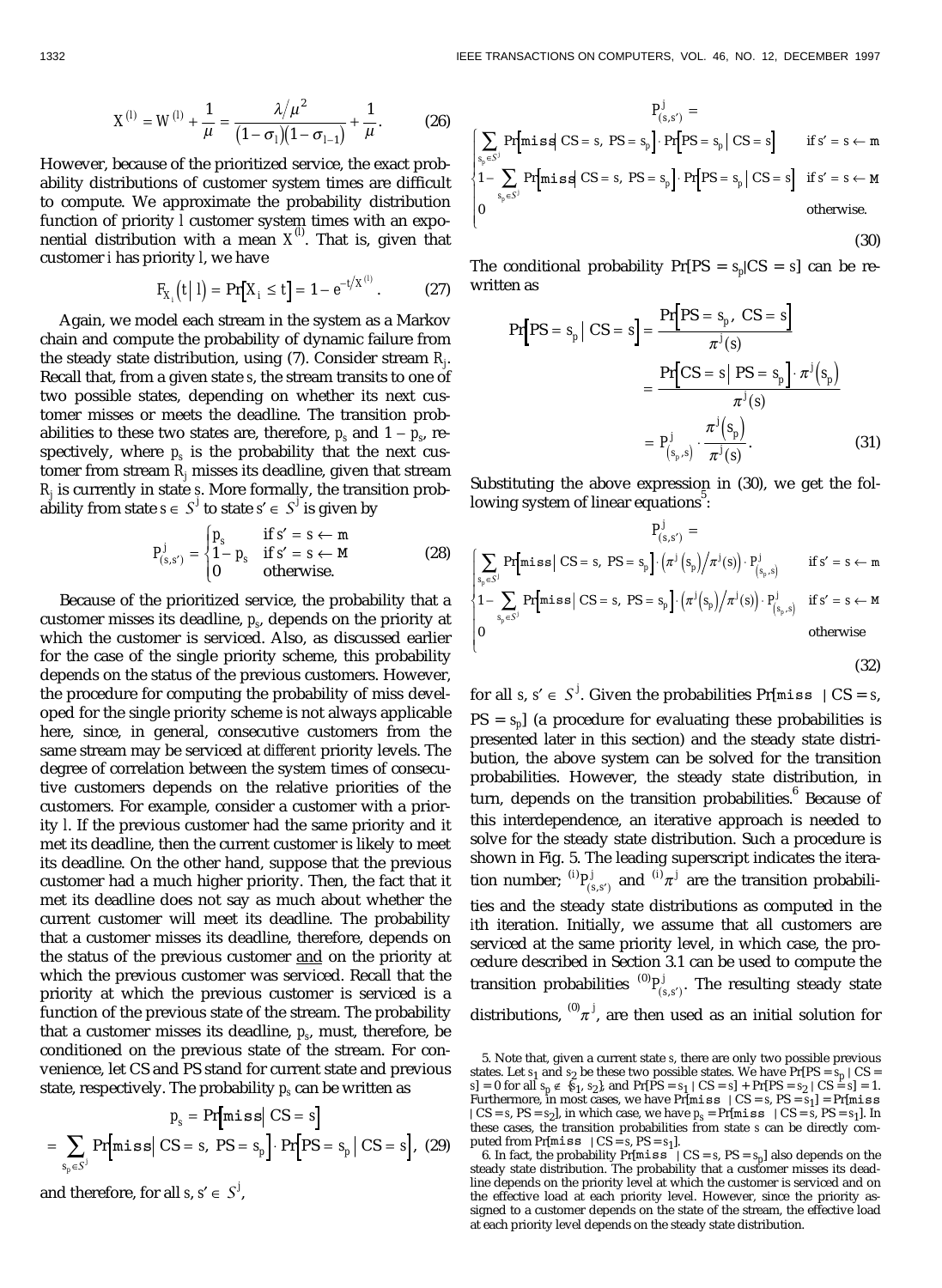/\* find an initial solution  $*/$ **for**  $j = 1, 2, ..., N$ ,

• Compute the transition probabilities assuming all customers serviced at the same priority level, i.e., **for all**  $s, s' \in S^j$ ,<br>  $\left[ p_m \text{ if } (s' = s \leftarrow m) \text{ and } (\exists s_n \in S^j \text{ such that } s = s_n \leftarrow m) \right]$ 

$$
p_m
$$
 if  $(s' = s \leftarrow m)$  and  $(\exists s_p \in S^j$  such that  $s = s_p \leftarrow m$ )  
\n
$$
p_M
$$
 if  $(s' = s \leftarrow m)$  and  $(\exists s_p \in S^j$  such that  $s = s_p \leftarrow m$ )  
\n
$$
1 - p_m
$$
 if  $(s' = s \leftarrow m)$  and  $(\exists s_p \in S^j$  such that  $s = s_p \leftarrow m$ )  
\n
$$
1 - p_m
$$
 if  $(s' = s \leftarrow m)$  and  $(\exists s_p \in S^j$  such that  $s = s_p \leftarrow m$ )  
\n
$$
0
$$
 otherwise

• Solve for the steady state distribution  $^{(0)}$   $\pi^j$ 

$$
\begin{array}{ll}\n\begin{aligned}\n\text{/*} & \text{iterate} & \text{/*} \\
\text{I} &\leftarrow 0 \text{ /* iteration number} & \text{/*} \\
\text{Repeat} \\
\text{i} &\leftarrow \text{i} + 1 \\
\text{for } j = 1, 2, \dots, N, \\
\text{•} & \text{Compute the transition probabilities} \\
\text{for all } s, s' \in S, \\
\text{if } s' = s \leftarrow m\n\end{aligned}\n\end{array}
$$
\n
$$
\begin{aligned}\n\text{(i)} & P_{(s, s')}^j = \n\begin{cases}\n\sum_{s_p \in S^j} T(s, s_p) & \text{if } s' = s \leftarrow m \\
1 - \sum_{s_p \in S^j} T(s, s_p) & \text{if } s' = s \leftarrow M \\
0 & \text{otherwise,} \\
0 & \text{otherwise,}\n\end{cases}\n\end{aligned}
$$
\n
$$
\text{where } T(s, s_p) = \Pr[\text{miss} | \text{CS} = s, \text{PS} = s_p] \cdot \frac{\binom{i-1}{j} \pi^j(s_p)}{\binom{i-1}{j} \pi^j(s)} \binom{i-1}{s_p, s} \\
\text{•} & \text{Solve for the steady state distribution} \quad \binom{i}{j}\n\end{aligned}
$$
\n
$$
\text{Until } \begin{pmatrix} \forall j, \forall s \in S^j, \left| \frac{\binom{i-1}{j} \pi^j(s) - \binom{i}{j} \pi^j(s)}{\binom{i}{j} \pi^j(s)} \right| \leq \epsilon \\
\end{pmatrix}
$$

Fig. 5. Procedure for computing the steady state distributions.

the iterative procedure. The transition probabilities  ${}^{(1)}P^j_{(s,s')}$ are then recomputed assuming the steady state distributions  $^{(0)}\pi^j$ . The steady state distributions  $^{(1)}\pi^j$  are then computed from the transition probabilities  ${}^{(1)}P^j_{(s,s')}$ . This procedure is repeated until, for every state *s*, the percent difference between  $\pi(s)$  from the current iteration and  $\pi(s)$  from the previous iteration is below some tolerance  $\epsilon$ . In practice, the procedure converges quickly and is terminated within a few iterations.

## 3.2.1 Computing  $Pr[miss | CS = s, PS = s_0]$

Suppose the stream of interest is currently in state *s*. Its customer will therefore be serviced at priority level *d*(*s*). Also, suppose that the previous state of the stream is  $s_p$ . The previous customer from the stream was therefore serviced at priority level  $d(s_n)$ . As discussed earlier, the degree of correlation between the system times of the previous and current customers depends on the relative order of their priorities, *d*(*sp*) and *d*(*s*). Without loss of generality, let *i* and  $i + 1$  be the indices of the previous and current customer, respectively, and let  $l_i$  and  $l_{i+1}$  be the priorities at which they are serviced, i.e.,  $I_i = d(s_i)$  and  $I_{i+1} = d(s)$ . We identify the following three cases based on the relative order of  $l_i$  and  $l_{i+1}$  ( $l_i < l_{i+1}$ ,  $l_i = l_{i+1}$ , and  $l_i > l_{i+1}$ ) and consider each separately.

*Priority dropped*: The priority assigned to the  $(i + 1)$ th customer is strictly lower than the priority assigned to the *i*th customer, i.e.,  $l_{i+1} > l_i$ . Note that this may occur only when the previous customer meets its deadline. Also, the difference between  $l_i$  and  $l_{i+1}$  can be up to  $k_1 - m_1 + 1$ . In general, the fact that a customer with a *high* priority met its deadline tells us very little about whether or not the next customer, with a possibly *much lower* priority, will meet its deadline. In this case, the probability that the  $(i + 1)$ th customer misses its deadline is computed as the unconditional probability that a customer with priority  $l_{i+1}$  misses its deadline. In other words, we assume that  $X_{i+1}$  depends only on the priority at which the  $(i + 1)$ th customer is serviced, but not on  $X_i$ . The probability that customer  $i$ +1 misses its deadline is computed as

$$
p^{(l_{i+1})} = \Pr[X_{i+1} > D_{i+1} \mid l_{i+1}] = 1 - F_{X_{i+1}}(D_{i+1} \mid l_{i+1}), \quad (33)
$$

where  $F_{X_{i,j}}(D_{i+1} | I_{i+1})$  is as given by (26) and (27). Since a dropped priority implies that the previous customer *met* its deadline, one would expect that the probability that the next customer misses its deadline is lower than the unconditional probability of miss. Therefore, the expected effect of this assumption is to over-estimate the probability of dynamic failure.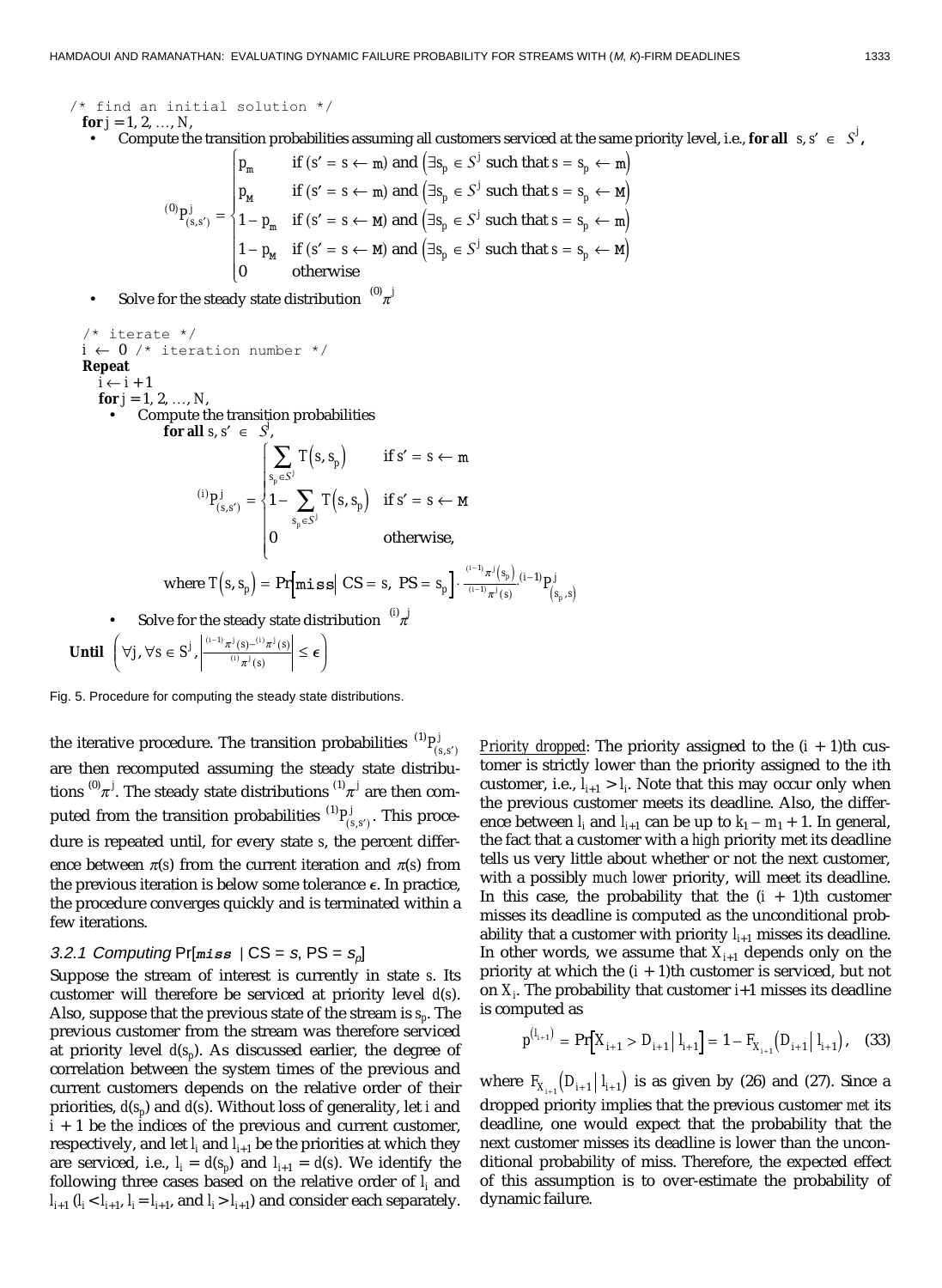*Same priority:* The  $(i + 1)$ th customer is assigned a priority equal to that of the *i*th customer, i.e.,  $I_{i+1} = I_i = I$ . This occurs, for example, when the *i*th customer has the lowest priority and it meets its deadline. We denote the probability that the  $(i + 1)$ th customer misses its deadline by  $p_{\text{m}}^{(l)}$  or  $p_{\text{M}}^{(l)}$ , depending on whether the *i*th customer missed or met its deadline, respectively. Since both customers have the same priority, the probabilities  $p_{\text{m}}^{(l)}$  and  $p_{\text{M}}^{(l)}$  can be computed using the procedure developed for the single priority scheme in Section 3.1. The procedure requires knowledge of the distribution of  $Y_i$ . All the customers with priority  $u \in \{0, 1, \ldots\}$ 

...,  $I$ } that arrive between customers *i* and  $i + 1$  are serviced before customer  $i + 1$ , and, therefore, the effective arrival rate for computing *Yi* is

$$
\Lambda_I = \sum_{u=0}^I \lambda^{(u)},\tag{34}
$$

where  $\lambda^{(u)}$  is the arrival rate of priority *u* customers.

*Priority raised:* The priority assigned to the  $(i + 1)$ th customer is one higher than the priority assigned to the *i*th customer, i.e.,  $l_{i+1} = l_i - 1$ . This occurs when the *i*th customer, with a priority  $l_i > 0$ , misses its deadline. Note that, in the DBP scheme, the priority can be raised by at most one level from one customer to the next consecutive customer. We denote the conditional probability that a customer misses its deadline at priority  $l_i - 1$  given that the previous customer missed its deadline at priority *li* by  $p_{{\tt M}}^{(l_i, l_i-1)}.$  We have

$$
p_{\text{M}}^{(l_i, l_i - 1)} = \Pr[X_{i+1} > D_{i+1} \mid X_i > D_i, l_{i+1}, l_i] \\
= \frac{\Pr[X_{i+1} > D_{i+1}, X_i > D_i \mid l_{i+1}, l_i]}{\Pr[X_i > D_i \mid l_i]}.\n\tag{35}
$$

We now derive an approximate expression for  $Pr[X_{i+1} > D_{i+1}]$  $X_i > D_i$ ,  $I_{i+1}$ ,  $I_i$ . In all the expressions that follow, it is implied that customers *i* and  $i + 1$  are serviced at priorities  $l_i$ and  $I_{i+1}$ , respectively. For compactness of notation, this will not be explicitly indicated.

Consider the case when customer  $i + 1$  arrives after customer *i* is serviced,  $^7$  i.e.,  $C_i > X_i$ . In this case, the interarrival time is large  $(X_i$  is large, since customer  $i$  missed its deadline) and, therefore, we neglect the correlation between the system times of customers *i* and *i* + 1 and assume that the system time of customer  $i + 1$   $(X_{i+1})$  is independent of  $X_i$ . Now, consider the case when customer  $i + 1$  arrives before customer *i* is serviced, i.e.,  $C_i \leq X_i$ . Let the time  $t = 0$  denote the arrival time of customer  $i$ . (Customer  $i + 1$ , therefore, arrived at time  $C_i$  and customer  $i$  received service at time *Xi* .) Because of the prioritized service, customer *i*, with a priority *li* , waits behind customers in priority queues 0, 1, ...,  $l_i$ . Since  $C_i \leq X_i$ , customer *i* receives service  $X_i - C_i$  time

units after customer  $i + 1$  arrives. Assuming that no other customers arrived to queues 0, 1, ...,  $l_i - 1$  during the time period  $[C_i, X_i]$ , the cumulative length of queues 0, 1, ...,  $I_i$ seen by customer *i* at time  $C_i$  is  $X_i - C_i$ . At this time, customer  $i + 1$  joins queue  $l_{i+1} = l_i - 1$  and has to wait behind customers in queues 0, 1, ...,  $I_i - 1$ . The cumulative length of queues 0, 1, ...,  $l_i-1$  is a fraction of that of queues 0, 1, ...,  $l_i$ We estimate this fraction as the ratio of the average system time a priority  $l_{i+1} = l_i - 1$  customer to that of a priority  $l_i$ customer. In this case  $(C_i \leq X_i)$ , the system time of customer *i* + 1 is approximated as

$$
X_{i+1} = \frac{X^{(l_{i+1})}}{X^{(l_i)}} \cdot (X_i - C_i) + S_{i+1},
$$
 (36)

where  $\boldsymbol{X}^{\!\mathrm{(l)}}$  is the average system time of a priority  $l$  customer, as given by (26). The probability  $Pr[X_{i+1} > D_{i+1}, X_i > D_i]$  can, therefore, be written as

$$
\Pr[X_{i+1} > D_{i+1}, X_i > D_i] = \Pr[X_{i+1} > D_{i+1}, X_i > D_i, C_i > X_i] + \Pr[X_{i+1} > D_{i+1}, X_i > D_i, C_i < X_i] = \Pr[X_{i+1} > D_{i+1}] \cdot \Pr[X_i > D_i, C_i > X_i] + \Pr[r(X_i - C_i) + S_{i+1} > D_{i+1}, X_i > D_i, C_i < X_i], \quad (37)
$$

where  $r = \frac{X^0}{X}$  $= \frac{X^{(l_{i+1})}}{X^{(l_i)}}$ . Assuming that  $X_i$  and  $D_i$  are mutually independent,<sup>8</sup> we have

$$
\Pr[X_i > D_i, C_i > X_i] = \int_{u=0}^{\infty} \int_{c=u}^{\infty} \int_{x=u}^{c} f_{X_i}(x) f_{C_i}(c) f_{D_i}(u) dx dc du.
$$
  
Similarly, we have

$$
\Pr\Big[r(X_i - C_i) + S_{i+1} > D_{i+1}, X_i > D_i, C_i \le X_i\Big] \\
= \int_{u=0}^{\infty} \int_{x=u}^{\infty} \Pr\Big[r(x - C_i) + S_{i+1} > D_{i+1}, C_i \le x\Big] f_{X_i}(x) f_{D_i}(u) dx du \\
= \int_{u=0}^{\infty} \int_{x=u}^{\infty} \int_{c=0}^{x} \Pr\Big[S_{i+1} > D_{i+1} - r(x - c)\Big] f_{C_i}(c) f_{X_i}(x) f_{D_i}(u) dc dx du \\
= \int_{u=0}^{\infty} \int_{x=u}^{\infty} \int_{c=0}^{\infty} \int_{v=0}^{\infty} \Pr\Big[S_{i+1} > v - r(x - c)\Big] \cdot f_{D_{i+1}}(v) f_{C_i}(c) f_{X_i}(x) f_{D_i}(u) dv dc dx du. \tag{38}
$$

The probability  $Pr[X_{i+1} > D_{i+1}, X_i > D_i]$  is evaluated by substituting the above two equations in (37). The probability  $p_{\rm m}^{(l_i,l_i-1)}$  can then be evaluated using (35).

The probability Pr[miss  $| CS = s$ , PS =  $s_p$ ] can now be computed using one of the above three cases. Namely, if *sp* is a possible previous state to state *s*, i.e.,  $s = s_p \leftarrow m$  or  $s = s_p$  $\leftarrow$  M, then

Pr[
$$
\text{miss} | CS = s, PS = s_p
$$
] =  
\n
$$
\begin{cases}\n p^{(d(s))} & \text{if } d(s) > d(s_p) \\
 p_m^{(d(s))} & \text{if } d(s) = d(s_p) \text{ and } s = s_p \leftarrow m \\
 p_M^{(d(s))} & \text{if } d(s) = d(s_p) \text{ and } s = s_p \leftarrow M \\
 p_m^{(d(s_p), d(s))} & \text{if } d(s) = d(s_p) - 1.\n\end{cases}
$$
\n(39)

8. It should be noted here that customers from the same stream usually have the same, fixed, deadline, in which case  $X_{\boldsymbol i}$  and  $D_{\boldsymbol i}$  are independent.

<sup>7.</sup> Ideally, customer *i* should be dropped without service as soon as its deadline expires. However, for convenience, we will still refer to  $X_i$  as its system time, whether or not customer *i* is actually serviced. If customer *i* is dropped, *Xi* can be thought of as customer *i*'s system time had it not been dropped.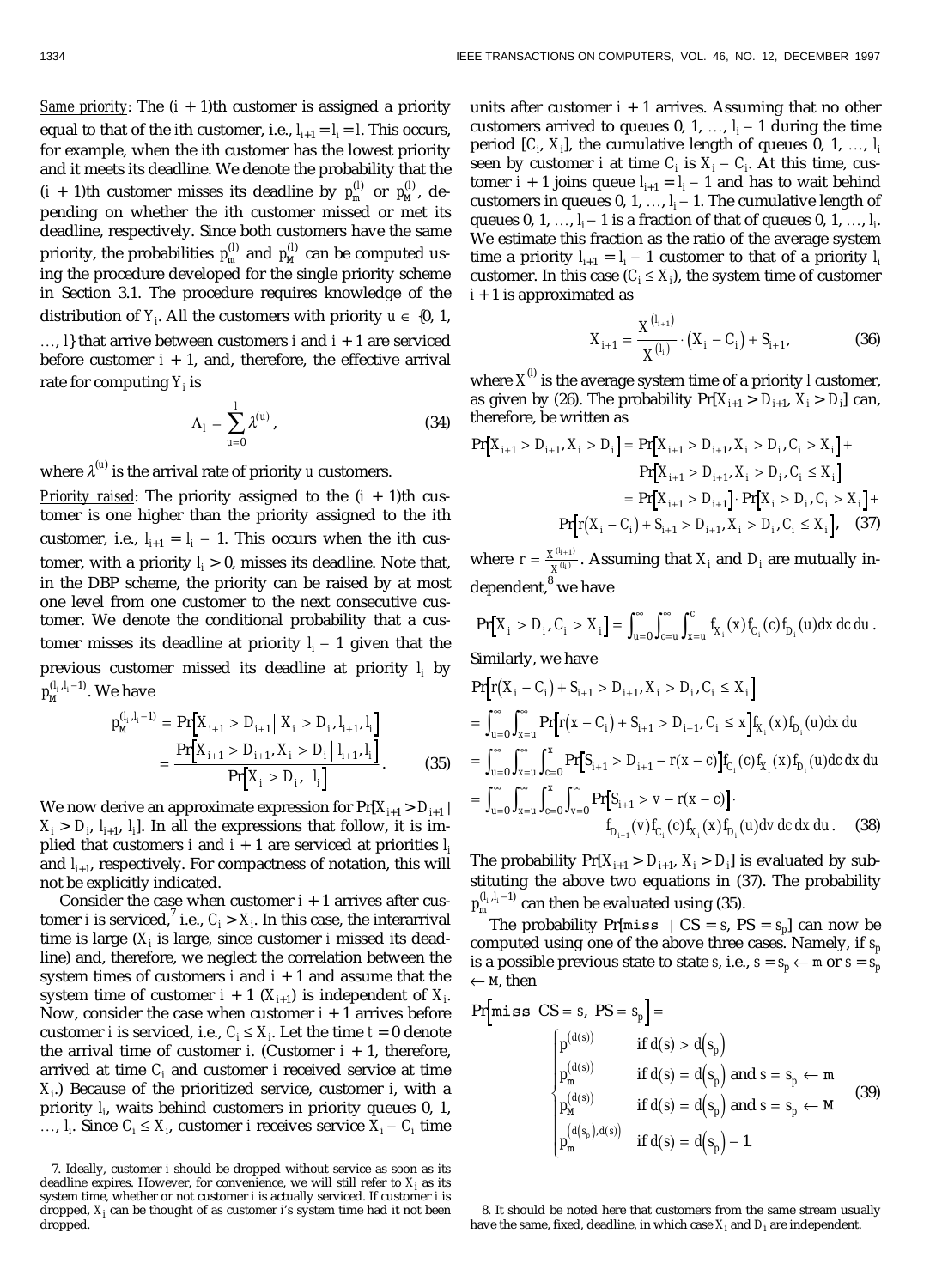The transition probabilities can now be computed. For example, consider a stream with (1, 3)-firm deadlines and consider the state  $s = M/m$ . This state is two misses away from a failing state, i.e.,  $d(MMm) = 2$ . The state  $s_n = MM$  is a possible previous state with  $d(M/M) = 3$ . Since  $d(M/m) =$  $d$ (MMM) – 1, we have

$$
\Pr[\text{miss} \mid \text{CS} = \text{Mmm}, \text{PS} = \text{MMM}] = p_{\text{m}}^{(3.2)}.
$$
 (40)

The state mMM is the other possible previous state. We also have  $d$ (mMM) =  $d$ (MMM) – 1, and therefore,

$$
Pr[\text{miss} | CS = \text{MMM}, PS = \text{mMM}] = p_{m}^{(3,2)}.
$$
 (41)

Since mMM and MMM are the only two possible previous states, we have  $Pr[PS = s_n | CS = M/m] = 0$  for all  $s_n \notin \{mMN,$ MMM}. Since Mmm = MMm  $\leftarrow$  m, the transition probability from state MMm to state Mmm is (given by (30))

$$
P_{(M\text{Mmm Mmm})} =
$$
\n
$$
Pr[miss| CS = M\text{Mmm}, PS = M\text{Mmm}] \cdot Pr[PS = M\text{Mmm} | CS = M\text{Mmm}] +
$$
\n
$$
Pr[miss| CS = M\text{Mmm}, PS = m\text{Mmm}] \cdot Pr[PS = m\text{Mmm} | CS = M\text{Mmm}]
$$
\n
$$
= p_m^{(3.2)} \cdot (Pr[PS = M\text{Mmm} | CS = M\text{Mmm}] + Pr[Ps = m\text{Mmm} | CS = M\text{Mmm}])
$$
\n
$$
= p_m^{(3.2)} \cdot (42)
$$

The other transition probabilities can be computed similarly.

**Numerical Example 2.** Consider the system of Example 1 in which there are seven streams with (1, 3)-firm deadlines. We have  $\lambda_1 = \cdots = \lambda_7 = 0.8/7$ ,  $\mu = 1.0$ , and  $D_i = 5$  for all *i*. Using the iterative procedure described earlier, we compute the probability of dynamic failure at steady state  $(i \geq 1)$ when the DBP scheme is used.

We first compute the steady state distribution of the Markov chain, assuming that all customers are serviced at the same priority level. This distribution is then used as an initial solution for the iterative procedure. We have (see Example 1)

$$
\pi(\text{mmm}) = 0.2318, \ \pi(\text{mmM}) = 0.0602, \ \pi(\text{mmM}) = 0.0091, \n\pi(\text{mmM}) = 0.0668, \ \pi(\text{Mmm}) = 0.0602, \ \pi(\text{mmM}) = 0.0156, \n\pi(\text{mmm}) = 0.0668, \ \pi(\text{mmM}) = 0.4895.
$$
\n(43)

From the steady state distribution, we have

$$
\lambda^{(0)} = 0.1854, \lambda^{(1)} = 0.0481, \lambda^{(2)} = 0.0607, \lambda^{(3)} = 0.5056.
$$
 (44)

We have

$$
p_{\rm m}^{(1,0)} = 0.2739, p_{\rm m}^{(2,1)} = 0.3210, p_{\rm m}^{(3,2)} = 0.2394, p^{(3)} = 0.4724,
$$
  

$$
p_{\rm m}^{(0)} = 0.8858, \text{ and } p_{\rm M}^{(3)} = 0.1239
$$

and the transition probabilities can now be computed. The steady state distribution is then recomputed using the new values for the transition probabilities. After five iterations, the distribution converges to

$$
\pi(\text{mmm}) = 0.0129, \ \pi(\text{mmM}) = 0.0236, \ \pi(\text{mmM}) = 0.0582,
$$
\n
$$
\pi(\text{mmM}) = 0.0825, \ \pi(\text{mmm}) = 0.0236, \ \pi(\text{mmM}) = 0.1171,
$$
\n
$$
\pi(\text{mmm}) = 0.0825, \ \pi(\text{mmM}) = 0.5996,
$$
\n(45)

and we have

$$
P_{fail} = \pi (mm) = 0.0129.
$$
 (46)

Fig. 6 shows plots of the probability of dynamic failure as computed analytically and as obtained through simulation for the system described in Example 2 when the streams have

- 1) (1, 3)-firm deadlines and
- 2) (2, 3)-firm deadlines.

The dotted curves show the probability of dynamic failure as computed analytically (the iterative procedure is terminated when the change in the distributions  $(e)$  in less than 1 percent.) For all the cases studied, the iterative procedure converges very quickly and is terminated within four to five iterations. The model underestimates the probability of dynamic failure for most loads. At higher loads, however, the probability of dynamic failure is overestimated.



Fig. 6. The probability of dynamic failure as computed analytically and as obtained through simulation for the DBP scheme.

#### **4 CONCLUSION**

The rate at which a real-time customer stream experiences dynamic failure is a measure of how often the minimum requirements are violated. In [5], we compared several service policies in terms of the resulting rate of dynamic failure. It was shown, through simulation, that the distancebased priority scheme results in a substantially lower probability of dynamic failure compared to the conventional single priority scheme. In this paper, we developed an analytic model to compute the probability of dynamic failure in both the single priority scheme and the distancebased priority scheme. The model specifically deals with the correlation between the system times of consecutive customers. The predicted probability of dynamic failure is compared to that obtained through simulation for an M/M/1 system and the two results are shown to be close for low and moderate loads. The analytic results again show that the distance-based priority scheme is superior to the single priority scheme.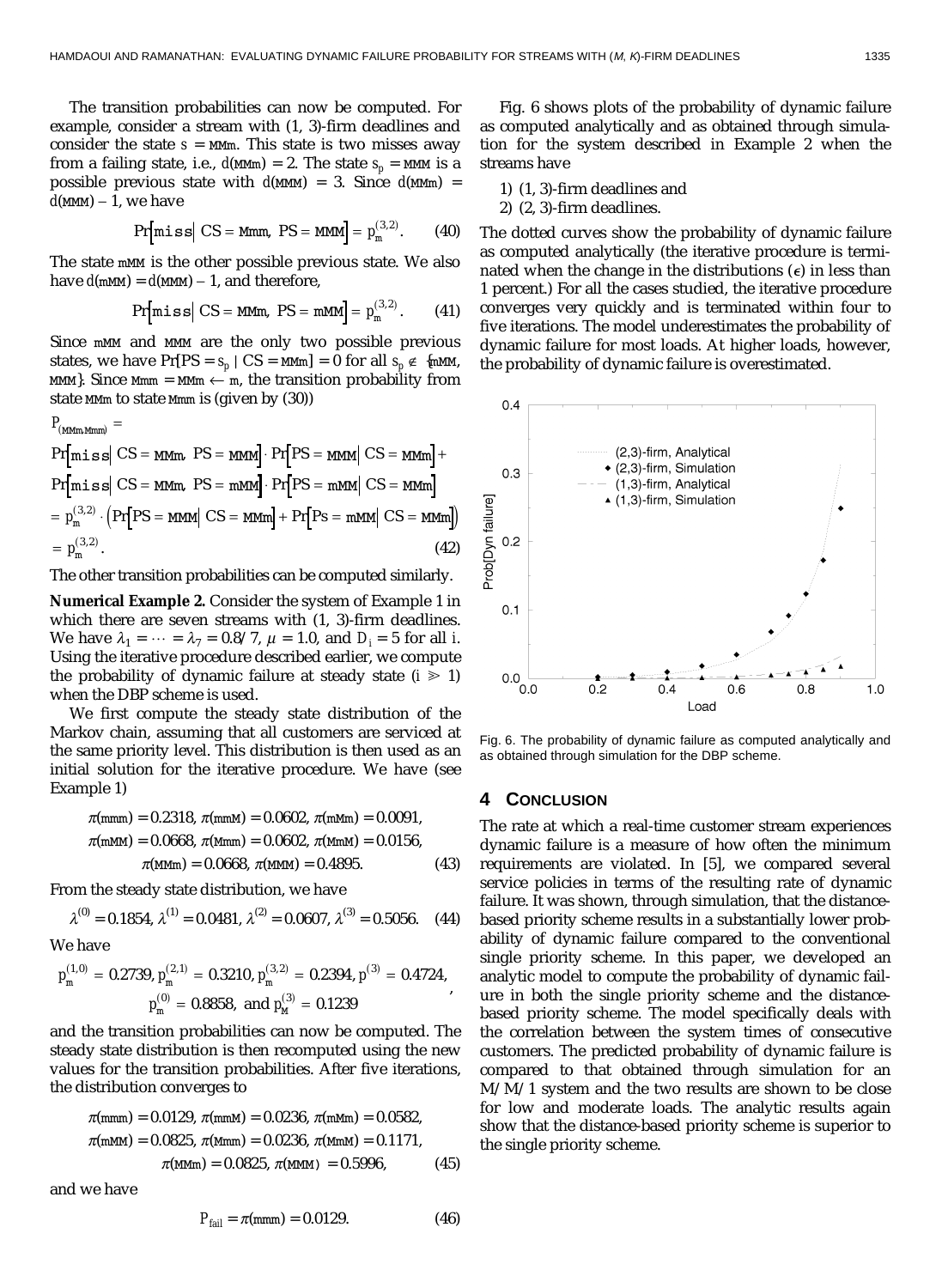#### **APPENDIX**

## **A** Derivation of  $Pr[Y_i \le t | C_i = c]$

 $Y_i$  is the overall service time of all the customers that arrive during a time period *c*. The interarrival times are exponentially distributed and the arrival rate is  $\lambda_r$ . The probability that *n* customers arrive during the time *c* is given by

$$
\Pr[n \text{ arrivals} \mid C_i = c] = \frac{(\lambda_r c)^n}{n!} e^{-\lambda_r c}
$$
 (47)

for *n*,  $c \geq 0$ . The service times of these customers are i.i.d. and are exponentially distributed with rate  $\mu$ . The probability distribution function of the overall service time given that *n* > 0 customers arrived is therefore (*n*-Erlang)

$$
\Pr[Y_i \le t \mid n \text{ arrivals}] = 1 - \sum_{k=0}^{n-1} \frac{(\mu t)^k}{k!} e^{-\mu t}
$$
 (48)

for  $t \geq 0$ . If no customers arrive (i.e.,  $n = 0$ ), then  $Y_i = 0$ . Combining the above two equations, we have

$$
\Pr[Y_i \le t \mid C_i = c] =
$$
\n
$$
\sum_{n=0}^{\infty} \Pr[Y_i \le t \mid n \text{ arrivals}] \cdot \Pr[n \text{ arrivals} \mid C_i = c] =
$$
\n
$$
e^{-\lambda_r c} + \sum_{n=1}^{\infty} \left[ \frac{(\lambda_r c)^n}{n!} e^{-\lambda_r c} \left( 1 - \sum_{k=0}^{n-1} \frac{(\mu t)^k}{k!} e^{-\mu t} \right) \right] =
$$
\n
$$
e^{-\lambda_r c} + e^{-\lambda_r c} \sum_{n=1}^{\infty} \frac{(\lambda_r c)^n}{n!} - e^{-\lambda_r c} e^{-\mu t} \sum_{n=1}^{\infty} \left[ \frac{(\lambda_r c)^n}{n!} \sum_{k=0}^{n-1} \frac{(\mu t)^k}{k!} \right] =
$$
\n
$$
e^{-\lambda_r c} \sum_{n=0}^{\infty} \frac{(\lambda_r c)^n}{n!} - e^{-\lambda_r c} e^{-\mu t} \sum_{n=1}^{\infty} \left[ \frac{(\lambda_r c)^n}{n!} \sum_{k=0}^{n-1} \frac{(\mu t)^k}{k!} \right] =
$$
\n
$$
1 - e^{-\lambda_r c} e^{-\mu t} \sum_{n=1}^{\infty} \left[ \frac{(\lambda_r c)^n}{n!} \sum_{k=0}^{n-1} \frac{(\mu t)^k}{k!} \right] \tag{49}
$$

for *t*,  $c \ge 0$ , and  $Pr[Y_i \le t \mid C_i = c] = 0$  for  $t \le 0$ . For convenience, we denote the probability  $\Pr[Y_i \leq t \mid C_i = c]$  by  $F_{Y_i|c}(t)$ .

## **B** Evaluation of  $Pr[X_i \le t_i, X_{i+1} \le t_{i+1}]$  for an M/M/1 **System**

We have  $f_{S_{i+1}}(t) = \mu e^{-\mu t}$  $I_{i+1}$  (*t*) =  $\mu e^{-\mu t}$  and  $F_{S_{i+1}}$  (*t*) =  $\Pr[S_{i+1} \le t] = 1 - e^{-\mu t}$  $\sum_{i=1}^k (t) = \Pr[S_{i+1} \le t] = 1 - e^{-\mu t}.$ Also, recall that, for  $t \geq 0$ ,  $f_{C_i}(t) = \lambda_1 e^{-\lambda_1 t}$  $f_{X_i}(t) = \lambda_1 e^{-\lambda_1 t}$  and  $f_{X_i}(t) =$  $\mu (1-\rho) e^{-\mu (1-\rho) t}$  . From (12), we have

$$
\Pr[X_i \le t_i, S_{i+1} \le t_{i+1}, X_i + Y_i \le C_i] =
$$
\n
$$
\Pr[S_{i+1} \le t_{i+1}] \cdot \int_{x=0}^{t_1} \int_{c=x}^{\infty} \Pr[Y_i \le c - x] f_{C_i}(c) f_{X_i}(x) dc dx =
$$
\n
$$
\Pr[S_{i+1} \le t_{i+1}] \cdot \int_{x=0}^{t_1} \int_{c=x}^{\infty} F_{Y_i|c}(c - x) f_{C_i}(c) f_{X_i}(x) dc dx. \tag{50}
$$

Since  $c \geq x$ , the term  $c - x$  in the integrand is positive and (49) can be substituted for  $Pr[Y_i \leq c - x]$ .

From (13), we have

$$
\Pr[X_i \le t_i, X_i + Y_i - C_i + S_{i+1} \le t_{i+1}, C_i < X_i + Y_i] =
$$
\n
$$
\int_{c=0}^{\infty} \int_{x=0}^{t_i} \int_{s=0}^{t_{i+1}} \Pr[c - x < Y_i \le t_{i+1} - s + c - x] \cdot f_{S_{i+1}}(s) f_{X_i}(x) f_{C_i}(c) ds dx dc, \tag{51}
$$

where the upper limit in the third integral is set to  $t_{i+1}$ , since, when  $s > t_{i+1}$ , we have  $c - x > t_{i+1} - s + c - x$  and, therefore,  $Pr[c - x < Y_i \le t_{i+1} - s + c - x] = 0$ . The above integral can be rewritten as:

$$
\Pr[X_{i} \leq t_{i}, X_{i} + Y_{i} - C_{i} + S_{i+1} \leq t_{i+1}, C_{i} < X_{i} + Y_{i}] =
$$
\n
$$
\int_{c=0}^{t_{i}} \int_{x=0}^{c} \int_{y=0}^{t_{i+1}} \Pr[c - x < Y_{i} \leq t_{i+1} - s + c - x] \cdot f_{S_{i+1}}(s) f_{X_{i}}(x) f_{C_{i}}(c) ds dx dc +
$$
\n
$$
\int_{c=0}^{t_{i}} \int_{x=c}^{t_{i+1}} \Pr[c - x < Y_{i} \leq t_{i+1} - s + c - x] \cdot f_{S_{i+1}}(s) f_{X_{i}}(x) f_{C_{i}}(c) ds dx dc +
$$
\n
$$
\int_{c=t_{i}}^{\infty} \int_{x=0}^{t_{i}} \int_{s=0}^{t_{i+1}} \Pr[c - x < Y_{i} \leq t_{i+1} - s + c - x] \cdot f_{S_{i+1}}(s) f_{X_{i}}(x) f_{C_{i}}(c) ds dx dc =
$$
\n
$$
\int_{c=0}^{t_{i}} \int_{x=0}^{c} \int_{y=0}^{t_{i+1}} (F_{Y_{i}|c}(t_{i+1} - s + c - x) - F_{Y_{i}|c}(c - x)) \cdot f_{S_{i-1}}(s) f_{X_{i}}(x) f_{C_{i}}(c) ds dx dc +
$$
\n
$$
\int_{c=0}^{t_{i}} \int_{x=0}^{t_{i}} \int_{y=0}^{t_{i+1}} (F_{Y_{i}|c}(t_{i+1} - s + c - x) - F_{Y_{i}|c}(c - x)) \cdot f_{S_{i+1}}(s) f_{X_{i}}(x) f_{C_{i}}(c) ds dx dc +
$$
\n
$$
\int_{c=t_{i}}^{\infty} \int_{x=0}^{t_{i}} \int_{y=0}^{t_{i+1}} (F_{Y_{i}|c}(t_{i+1} - s + c - x) - F_{Y_{i}|c}(c - x)) \cdot f_{S_{i+1}}(s) f_{X_{i}}(x) f_{C_{i}}(c) ds dx dc.
$$
\n(52)

In the second term,  $c - x \le 0$  and, therefore,  $F_{Y_j|c}(c - x) = 0$  . Furthermore,  $F_{Y_{j} | c}(t_{i+1}-s+c-x)$  is nonzero only when  $s$   $\leq$  $t_{i+1}$  +  $c$  –  $x$ . Therefore,

$$
\Pr[X_i \le t_i, X_i + Y_i - C_i + S_{i+1} \le t_{i+1}, C_i < X_i + Y_i] =
$$
\n
$$
\int_{c=0}^{t_i} \int_{x=0}^{c} \int_{s=0}^{t_{i+1}} \left( F_{Y_i|c}(t_{i+1} - s + c - x) - F_{Y_i|c}(c - x) \right) \cdot f_{S_{i+1}}(s) f_{X_i}(x) f_{C_i}(c) ds dx dc +
$$
\n
$$
\int_{c=0}^{t_i} \int_{x=c}^{t_i} \int_{s=0}^{\max\{0, t_{i+1} + c - x\}} F_{Y_i|c}(t_{i+1} - s + c - x) \cdot f_{S_{i+1}}(s) f_{X_i}(x) f_{C_i}(c) ds dx dc +
$$
\n
$$
\int_{c=t_i}^{\infty} \int_{x=0}^{t_i} \int_{s=0}^{t_{i+1}} \left( F_{Y_i|c}(t_{i+1} - s + c - x) - F_{Y_i|c}(c - x) \right) \cdot f_{S_{i+1}}(s) f_{X_i}(x) f_{C_i}(c) ds dx dc.
$$
\n(53)

Note that, if  $t_i \leq t_{i+1}$ , then, in the second term,  $t_{i+1} + c - x \geq 0$ and the upper limit becomes  $t_{i+1}$  +  $c$  -  $x$ . Both  $c$  -  $x$  and  $t_{i+1}$   $s + c - x$  are greater than 0 in the above expression and, so, (49) can be substituted for  $\emph{F}_{\emph{Y}_{i}\vert c}$  and the above integrals can be evaluated numerically. Adding (50) and (53) gives the joint probability distribution  $\Pr[X_{i+1} \leq t_{i+1},\,X_i \leq t_i]$  needed to compute the conditional probabilities  $p_m$  and  $p_M$ .